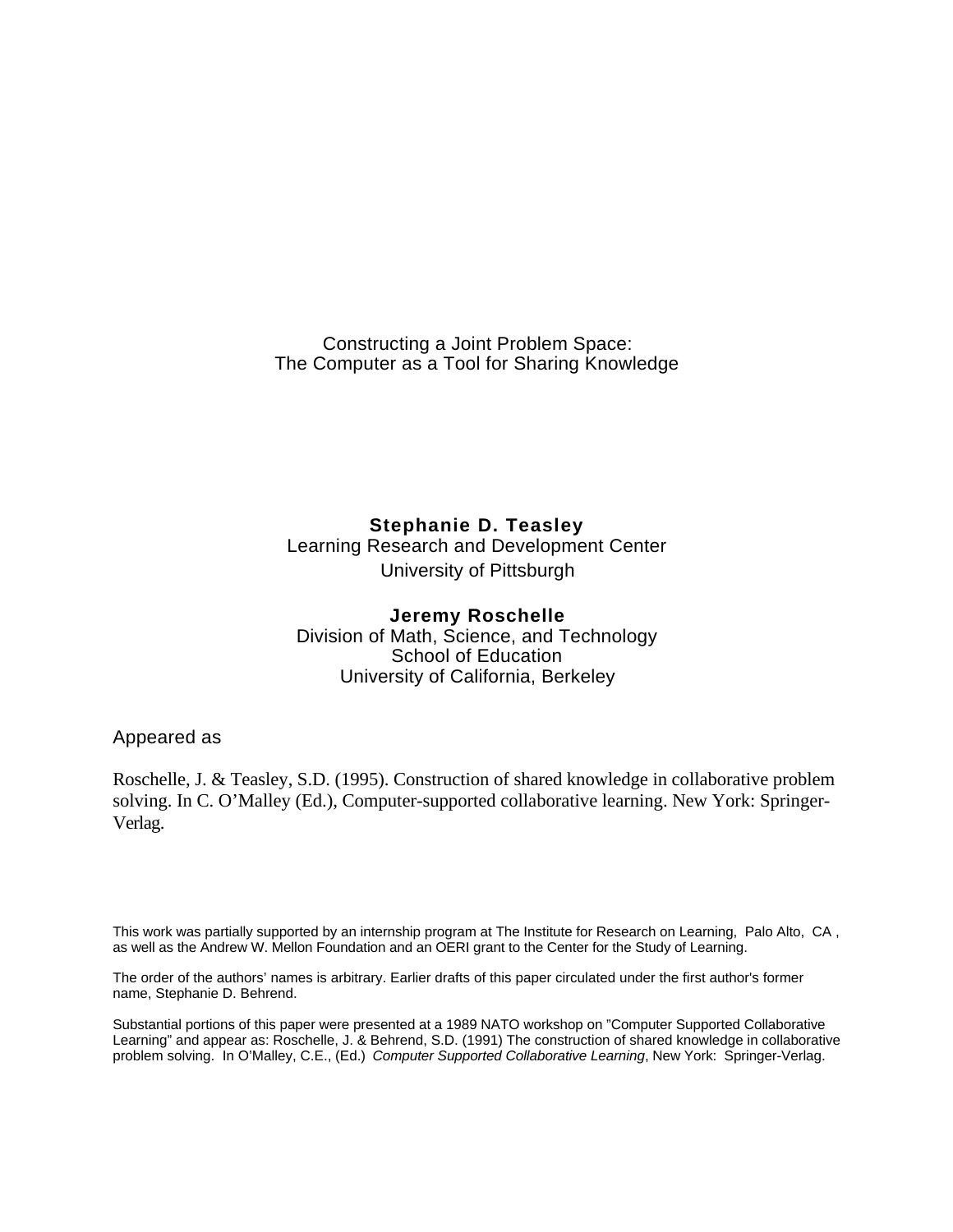#### Constructing a Joint Problem Space: The Computer as a Tool for Sharing Knowledge

This chapter presents a case study intended to exemplify the use of a computer as a cognitive tool for learning that occurs socially. We investigate a particularly important kind of social activity, the collaborative construction of new problem solving knowledge. Collaboration is a process by which individuals negotiate and share meanings relevant to the problem solving task at hand. The essential property of collaborative problem solving, we argue, is that it enables the construction of a shared conceptual structure which we call a Joint Problem Space. The Joint Problem Space (JPS) supports problem solving activity by integrating semantic interpretations of goals, features, operators and methods. We propose that the fundamental activity in collaborative problem solving occurs via the students' participation in the creation and maintenance of a JPS.

We examine learning within a computational context in order to address the question of how students construct shared meanings in model-building activities. We hold modelling to be one of the central activities of the scientific community — understanding a concept and having a model are closely related properties of cognition. We focus on qualitative modelling. Specifically, we want students to learn qualitative modelling with the Newtonian concepts of velocity and acceleration, and thereby gain deep access to key concepts of Newtonian science. The computer simulation we use, the Envisioning Machine, was designed specifically to portray a graphical, dynamic simulation of a physicists' mental model of velocity and acceleration. The design of the Envisioning Machine (see Roschelle, 1990) is intended to both enable and mediate students' learning-- it enables students to construct qualitative understanding of velocity and acceleration, and mediates their discourse about the meaning of those concepts for the activity of modelling motion.

Research from a broad variety of sources has led us to consider that cognitive representations are built through social interaction and activity, in addition to individual cognition. Several prominent learning theorists have for some time argued that learning is a fundamentally social activity (e.g., Dewey, 1923; Mead, 1934; Piaget, 1932; Vygotsky, 1978). In the scientific community, concepts and models are increasingly seen as social constructions resulting from face-to-face participation in scientific activities. In particular, research in the sociology and philosophy of science has turned away from the picture of scientists as being purely objective, socially isolated, and detached from practical activity (e.g. Knorr-Cetina, 1983, Latour, 1986, Lynch, 1985). From these reports, we conclude that learning to be a scientist is as much a matter of (1) forms of participation in social activity and (2) negotiation of shared meanings, as it is of (3) internalizing scientific representations and operations.

Our work therefore views activity, communication, and representation as mutually constitutive aspects of knowing, rather than separately implemented modules. While research in the last of these areas, modelling representations, is the most familiar to cognitive scientists, there has been substantial progress in the other areas as well. Work in the fields of Conversation Analysis and Interaction Analysis are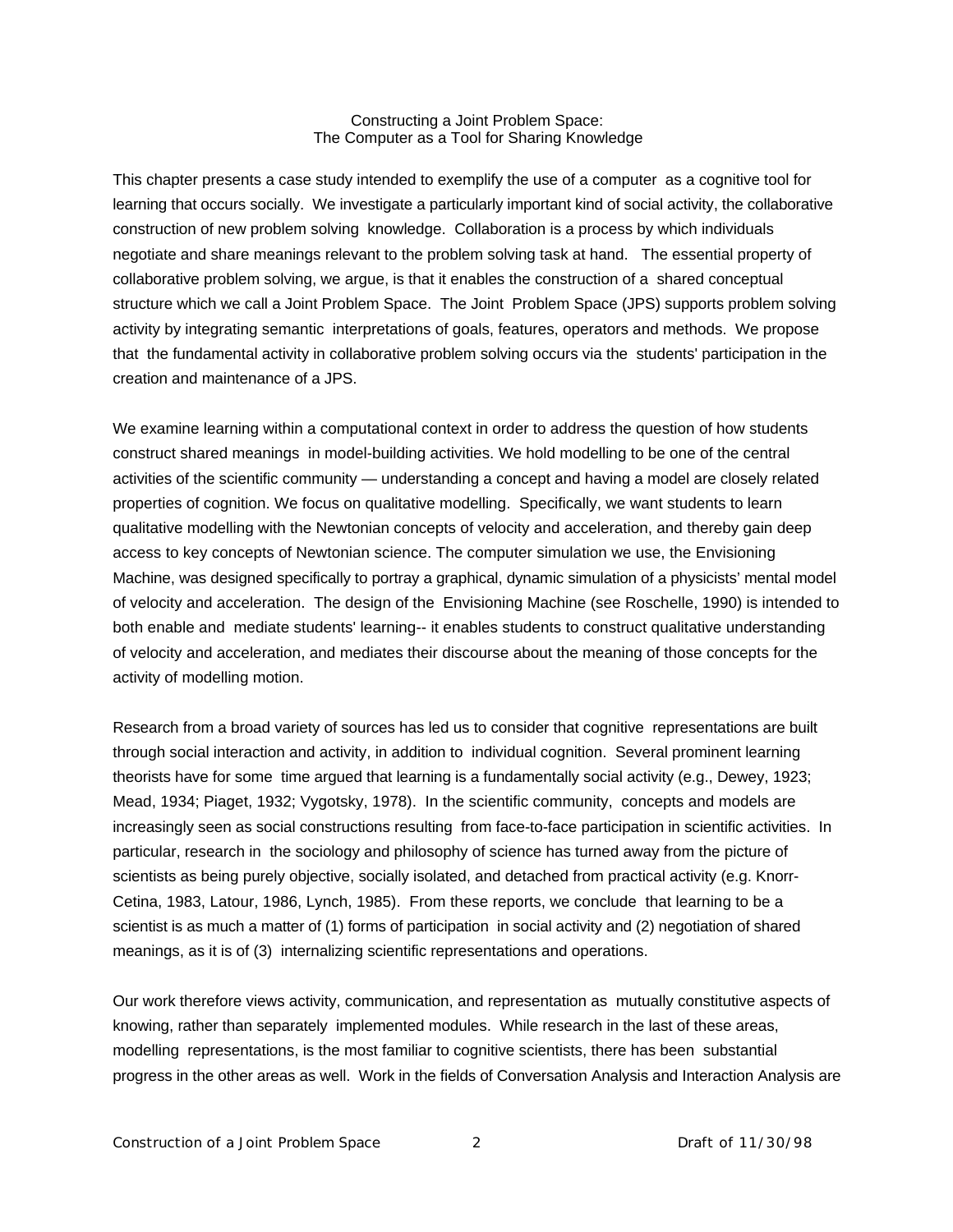advancing the scientific understanding of how people negotiate meaning (e.g., Goodwin, 1981; Schegloff, in press). Work in Activity Theory, particularly from Soviet scholars, is proving to be useful in analyses of learning activities (e.g. Engeström, 1987; Wersch, 1981). As a long term goal, we see great opportunity for progress in understanding shared mental models by incorporating theory and methods of Cognitive Science, Conversation Analysis, and Activity Theory. This chapter takes a step in that direction by explicating the problem solving activity of one of the most collaborative dyads we have studied. We add to the growing body of microanalytic research (Schoenfeld, Smith, & Arcavi, in press; Meria, 1991; Moskovich, 1991; diSessa, Sherin, Hammer, & Kolpakowski, in press) which shows how social activity, communication, and representation are inextricably bound together.

#### **The Task: The Envisioning Machine**

Gary and Sam , the students we report on, were 15 year old males who were taking a summer course in statistics at the University of California, Berkeley. They were comfortable working together as they had been collaborating on a computer project in the statistics course. They did not have any formal physics training. (Gary, however, had done some reading about physics on his own.) The subjects were asked to work together on an activity involving a computer simulation called "The Envisioning Machine" (Roschelle, 1986, Roschelle, 1991).

The Envisioning Machine (EM) is a direct-manipulation graphical simulation of the concepts of velocity and acceleration. Figure 1 illustrates the screen of the EM. There are two windows, the "Observable World" and the "Newtonian World." The Observable World displays a simulation of a ball moving across the screen. This represents the goal motion. The Newtonian World displays a particle with velocity and acceleration vectors (the thin and thick arrows, respectively). Using the mouse, the user can manipulate the settings of these vectors. When the simulation is run, the particle in Newtonian World moves with the initial velocity indicated by the velocity vector and the acceleration indicated by the acceleration vector. In both worlds, the moving objects leave a trace of dots behind them as they move. Because the dots are dropped at a uniform time interval, the dot spacing represents speed. All the motions displayed by the EM are constant velocity or constant acceleration motions.

The specific EM activity used in this study involved matching the goal motion displayed in the Observable World by adjusting velocity and acceleration vectors on the particle displayed in the Newtonian World. This activity was called a "challenge." Typically, solving a challenge requires a series of trials in which the students watch the motions in the Observable and Newtonian Worlds, adjust the vectors of a particle in the Newtonian World, run the simulation, and evaluate whether the two motions were the same. Since the students had not previously studied velocity and acceleration, they needed to experiment with the simulation in order to learn how to adjust the vectors to produce motions that matched motions in the Observable World. Moreover, since the computer did not give explicit feedback on the correctness of a solution, students develop their own criteria for determining whether two motions were "the same."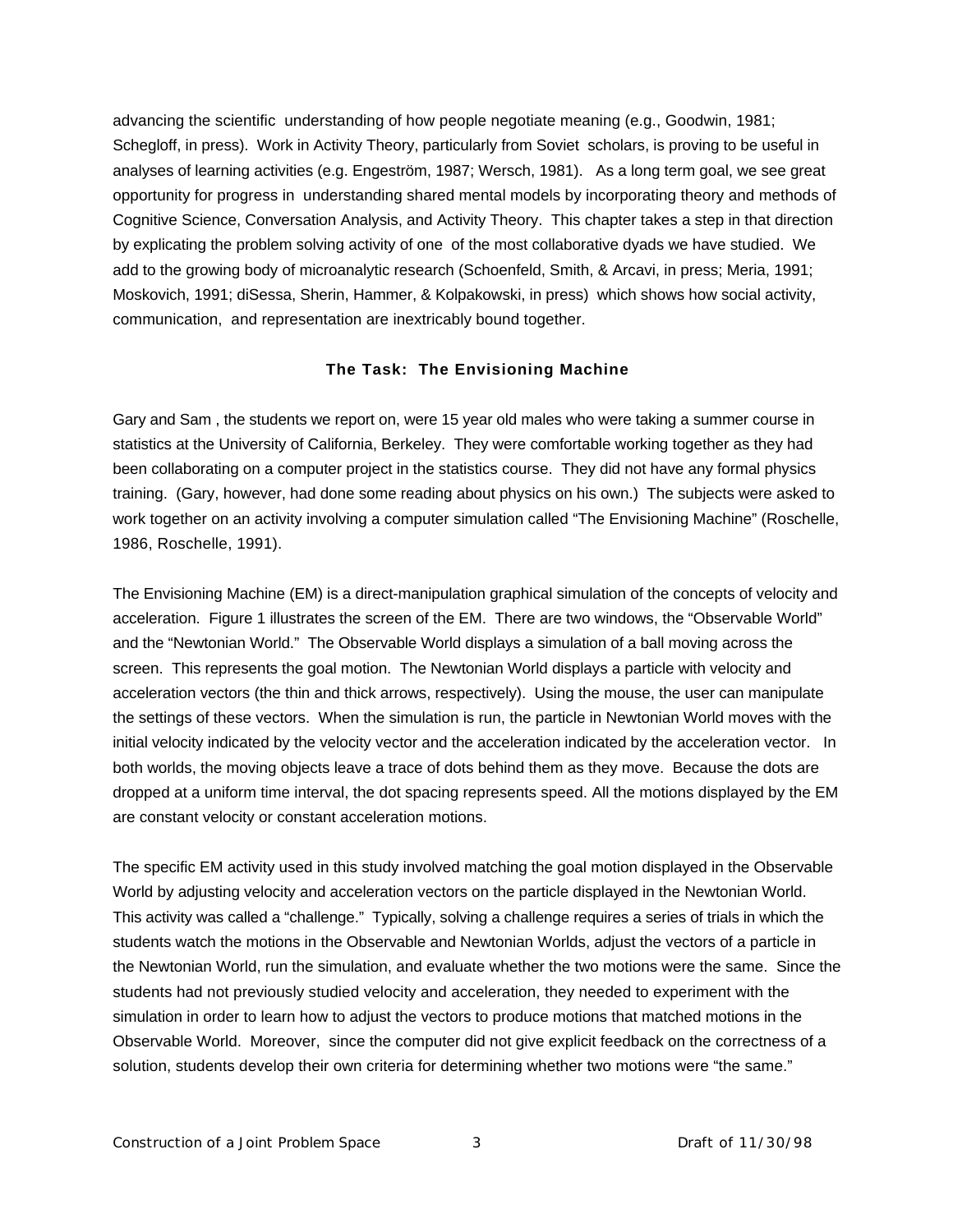

Figure 1: The Envisioning Machine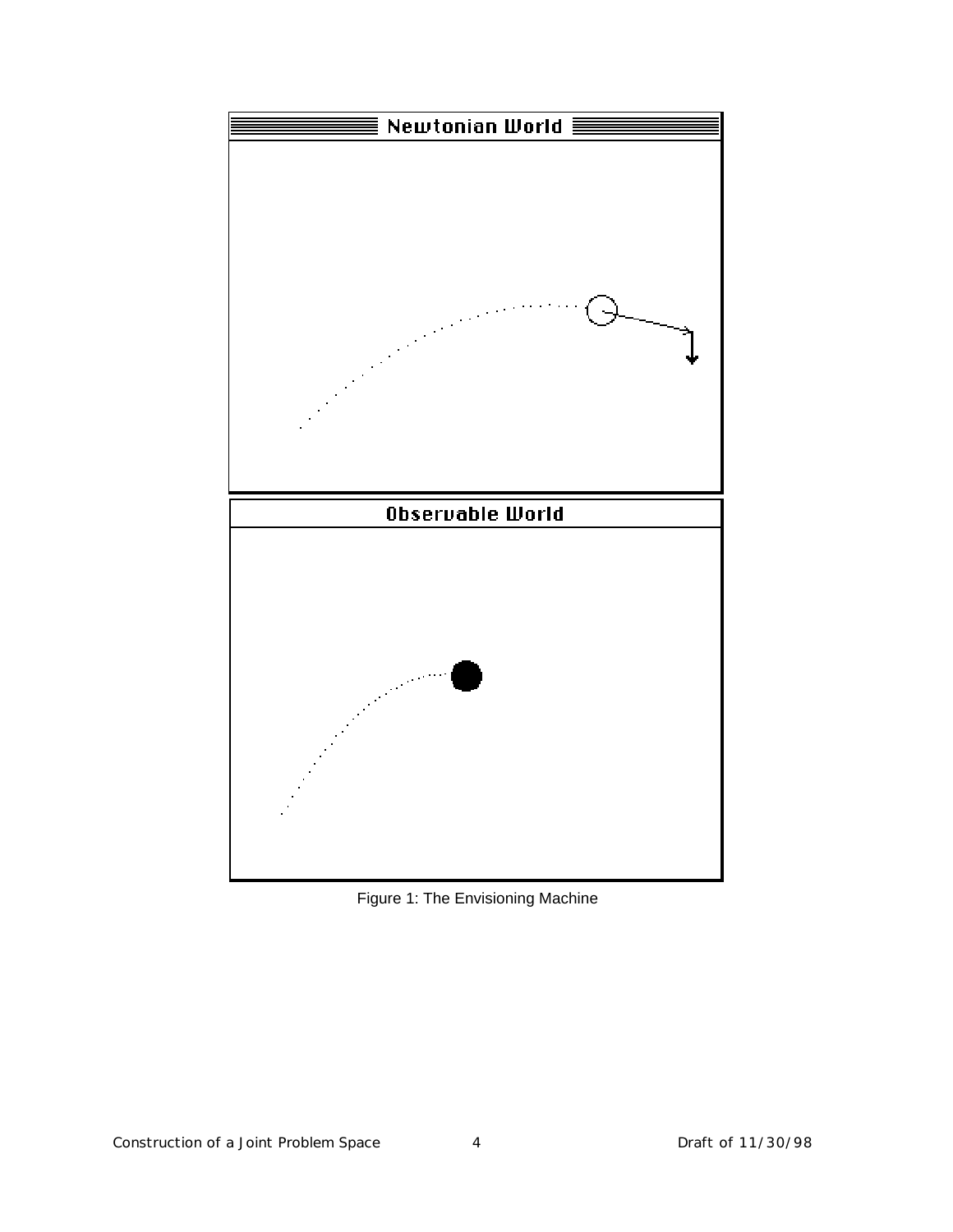The subjects worked on the EM activity in three sessions, each about 45 minutes long. We will discuss only one challenge from the first session of Gary & Sam's work. The session had the following format: In the beginning of this session, Gary & Sam were instructed on how to use the mouse to do the EM activity. During these instructions, the vectors were given neutral names, "the thin arrow" and "the thick arrow," rather than the more theory-laden terms "velocity" and "acceleration." The task was described as "making the motions the same," though the meaning of "the same" was not specified. Thus the instructions left the meaning of the task substantially underdetermined. After the instructions, Gary & Sam were asked to "work together" on a series of ten challenges. Each challenge consisted of matching a different Observable World motion by adjusting the arrows in the Newtonian World. When the subjects finished the challenges, about 45 minutes later, they were interviewed about what they had learned.

### The Envisioning Machine Design: Fidelity and Mediation

As discussed in Roschelle (1990), the Envisioning Machine design has been characterized from two perspectives: fidelity and mediation. The fidelity perspective examines the degree of correspondence between the external display and the presumed mental model of a physics expert. Indeed, the original design (e.g. Roschelle, 1986) was inspired by the opportunity to construct an external display that corresponded to the form of experts' mental models. Roschelle and Greeno (1987) observed that experts constructed robust understanding of situations by relating two behavioral models, a commonsense model of an observable situation and a theoretical model incorporating scientific entities. The dual window design of the EM reflects the desire to have students develop similar understandings of the relationships between observable motions and Newtonian models of motion.

The fidelity perspective generally presumes a correspondence theory of representation: a better correspondence between an external display and expert mental model should support better internalization of scientific knowledge. The correspondence representation theory and the associated internalization learning theory has proved to be too simplistic to account for the relationships between physical displays and conceptual entities. In particular, students do not necessarily interpret the display that a scientist would, and therefore the crucial aspects of the display which correspond to a scientists' mental model are not necessarily available to them (Roschelle, 1991). It is a mistake to assume that students' interpretation of a high fidelity display will be isomorphic to an experts' interpretation, even after they have substantial opportunities to interact with the display as a representation system.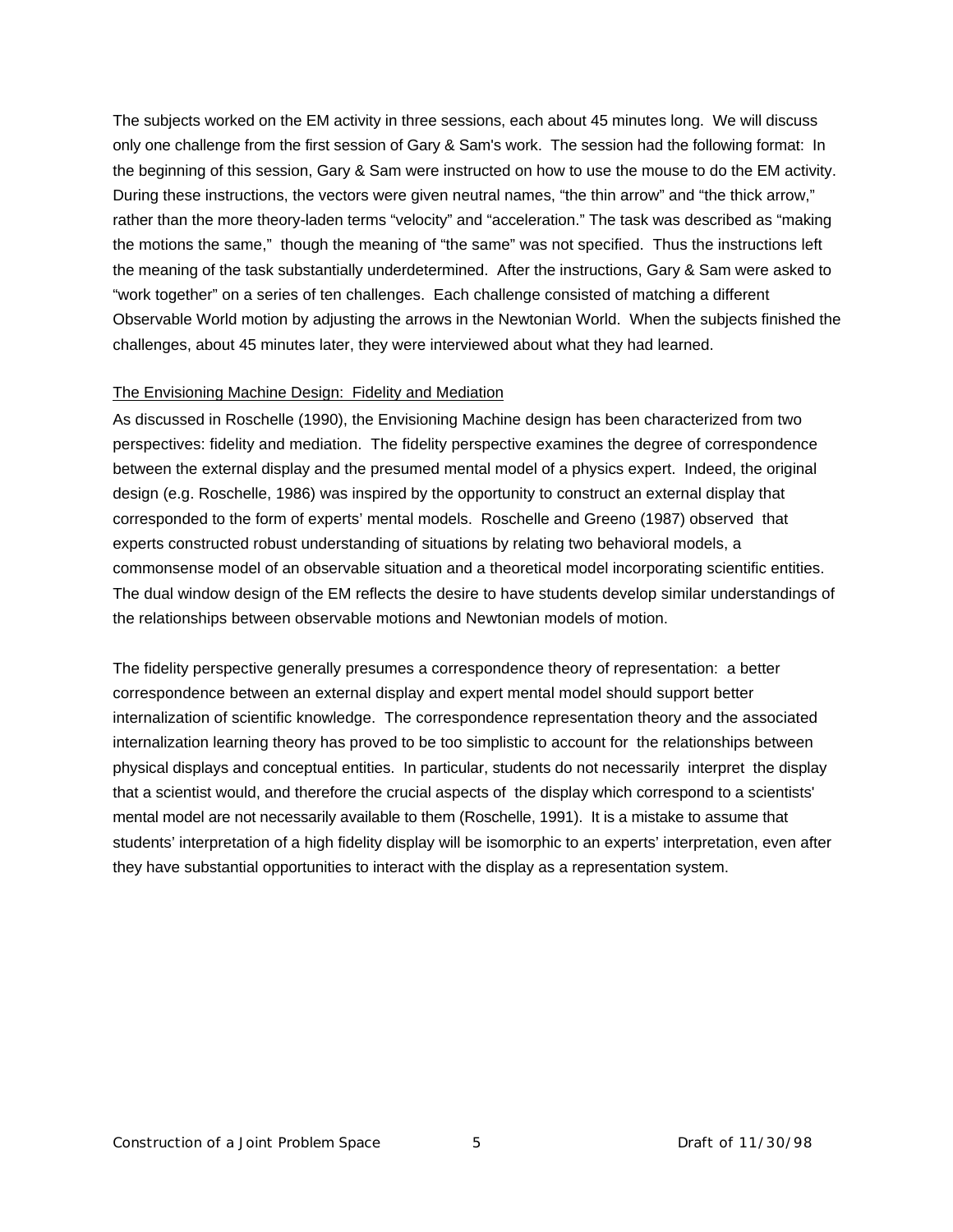A mediation perspective instead focuses on the use of external displays as tools for negotiating meaning, and builds from a Pragmatic (e.g. Dewey, 1932) rather than a correspondence theory account of representation. Rather than seeking a perfect denotational relationship between external sign and internal concept, the mediation perspective accepts that interpretation is inherently uncertain, especially to newcomers to a particular community. Definitions, regardless of their degree of fidelity or their form (verbal or graphical), cannot enable a non-scientist to understand precisely what a scientist means. A mediation perspective therefore leads designers to construct external displays that will bridge the gap between commonsense and scientific interpretations by providing an enriched situation to act in and talk about. Careful attention to mediation leads to design decisions orthogonal to issues of fidelity: direct manipulation for communication, persistence, minimalism, and authentic activity. Roschelle (1990) presents a detailed report of how careful attention to the mediational properties of the display led to concrete design changes in the EM.

### What is Envisioning Machine Knowledge?

Since our goal is to examine the construction of *shared* knowledge in collaborative problem solving, it is necessary to discuss the nature of the physics knowledge involved in solving the EM activity. Roschelle (1991) presents a competence model of EM problem solving and shows that it accounts for key aspects of students' problem solving performances. In this model, the EM activity is seen as a form of differencereduction: students try to reduce the differences between the motion they control in the Newtonian World and the goal motion in the Observable World. This difference-reduction takes place in two stages: First, students set the directions of the vectors to match the overall shape of a motion. Second, students set the lengths of the vectors to match the speed at which the particle moves along the shape. The types of knowledge corresponding to these two stages are knowledge of *configurations* and knowledge of *qualitative proportionalities*.

Configurations relate the direction of the vectors to the shape of the motion produced. The velocity vector always points in the direction that the motion begins in. Depending on the angle between the acceleration vector and the velocity vector, motions with qualitatively different characteristics are produced. For example, when the velocity and acceleration vectors are collinear and opposed, the motion will go out and come back along a straight line. The Envisioning Machine motions can be categorized into four shapes with four corresponding configurations, as in Table 1 below.

| Shape                    | Direction of Vectors                                      |
|--------------------------|-----------------------------------------------------------|
| Straight, Constant Speed | no acceleration                                           |
| Straight, Speeding Up    | acceleration in same direction as velocity                |
| Straight, Turns Around   | acceleration in opposite direction to velocity            |
| Curve                    | acceleration at an angle to (not collinear with) velocity |

#### **Table 1: Configurations**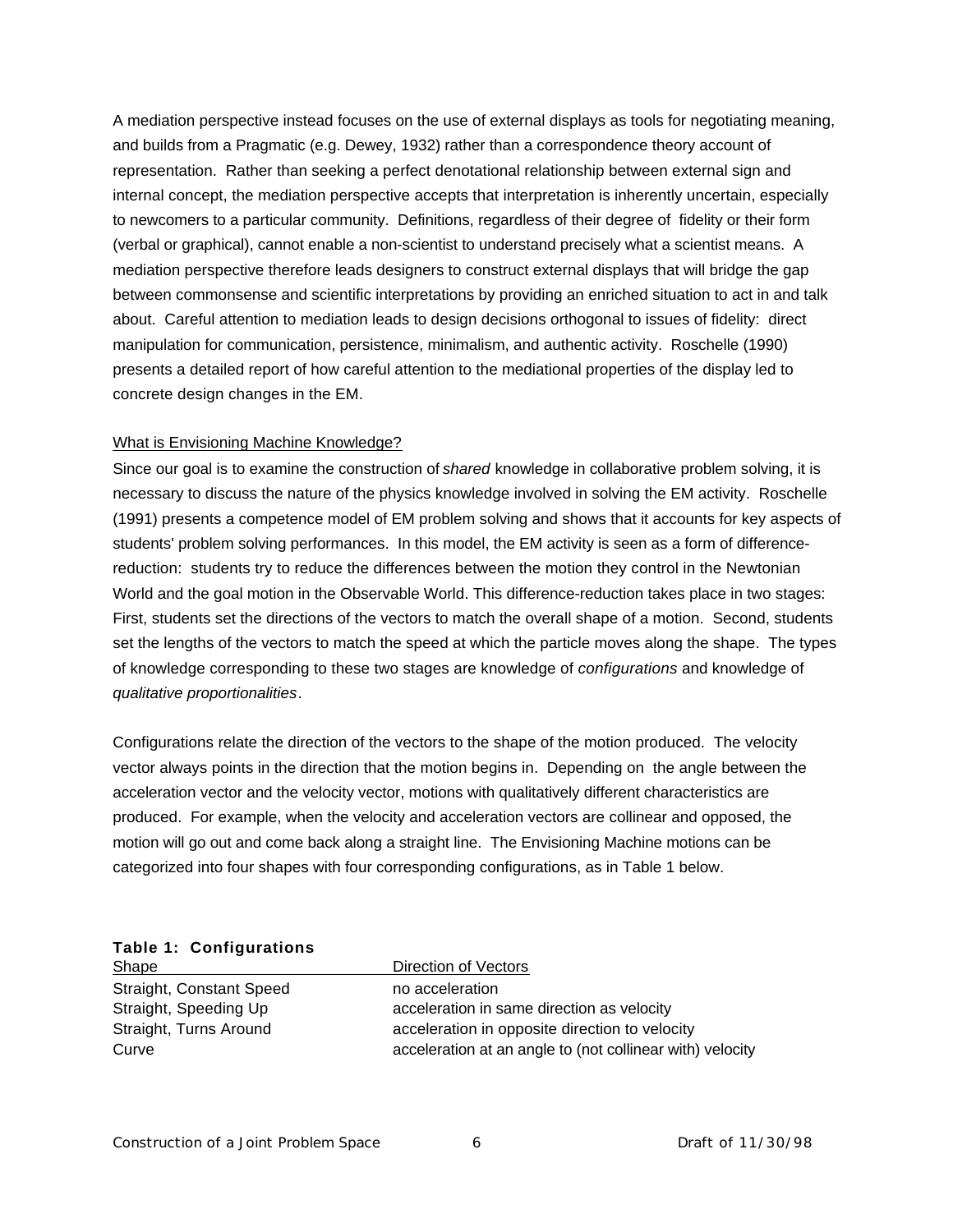Within each configuration, it is still necessary to determine the proper length of each arrow. Clues for the correct lengths can be found by comparing the Newtonian and Observable World motions. For example, if the dot spacing in the Newtonian World is greater than the dot spacing in the Observable World, then the velocity vector in the Newtonian World is too long. We call relationships of this form "Qualitative Proportionalities" after similar representations developed by computer scientists investigating qualitative reasoning (see Bobrow, 1986). A qualitative proportionality is a relationship between two variables that states that an increase in one variable will result in an increase in the other. The relationship between dot spacing and length of the velocity vector could be stated as "the dot spacing is qualitatively proportional to the length of the velocity vector." Table 2 lists some qualitative proportionalities that students use to solve the EM task.

| <b>Table 2: Some Qualitative Proportionalities</b> |                 |                                        |  |  |
|----------------------------------------------------|-----------------|----------------------------------------|--|--|
| Property of Motion                                 |                 | Length of Vector                       |  |  |
| Initial speed, dot spacing                         | proportional to | velocity                               |  |  |
| Time to reach apex                                 | proportional to | velocity and inversely to acceleration |  |  |
| Height of apex                                     | proportional to | velocity and inversely to acceleration |  |  |

Roschelle (in preparation) argues that EM knowledge, as described above, is a valuable form of physics knowledge. Although it is outside the scope of this chapter to argue for this view, the line of reasoning is as follows: EM knowledge, as described above, encodes qualitative regularities in the behavior of the EM. The EM's behavior, in turn, is based on the mathematical definitions of velocity and acceleration.<sup>1</sup> Thus the qualitative regularities of the EM are also qualitative regularities in the concepts under their formal definitions. Learning the EM is therefore also learning specific qualitative descriptions of velocity and acceleration. Such qualitative descriptions are particularly important for understanding how physics laws apply to everyday situations.

### **Framework for Analyzing Collaboration**

An examination of students' discourse and activity as they work together allows us to understand how the social interaction affects the course of learning. This necessitates a microanalysis of not only the content of students' talk*,* but also of how the pragmatic structure of the conversations can result in shared knowledge. In particular, it requires understanding how students use coordinated language and action to establish shared knowledge, to recognize any divergences from shared knowledge as they arise, and to rectify misunderstandings that impede joint work. To accomplish this aim, we draw on ideas from pragmatics (e.g. Levinson, 1983), conversation analysis (e.g. Schegloff, 1981), and protocol analysis (Ericsson & Simon, 1980) to describe how the communicative exchanges function to construct and

-

 $<sup>1</sup>$  The definitions read, "Velocity is the derivative of position with respect to time and acceleration is the derivative of</sup> velocity with respect to time."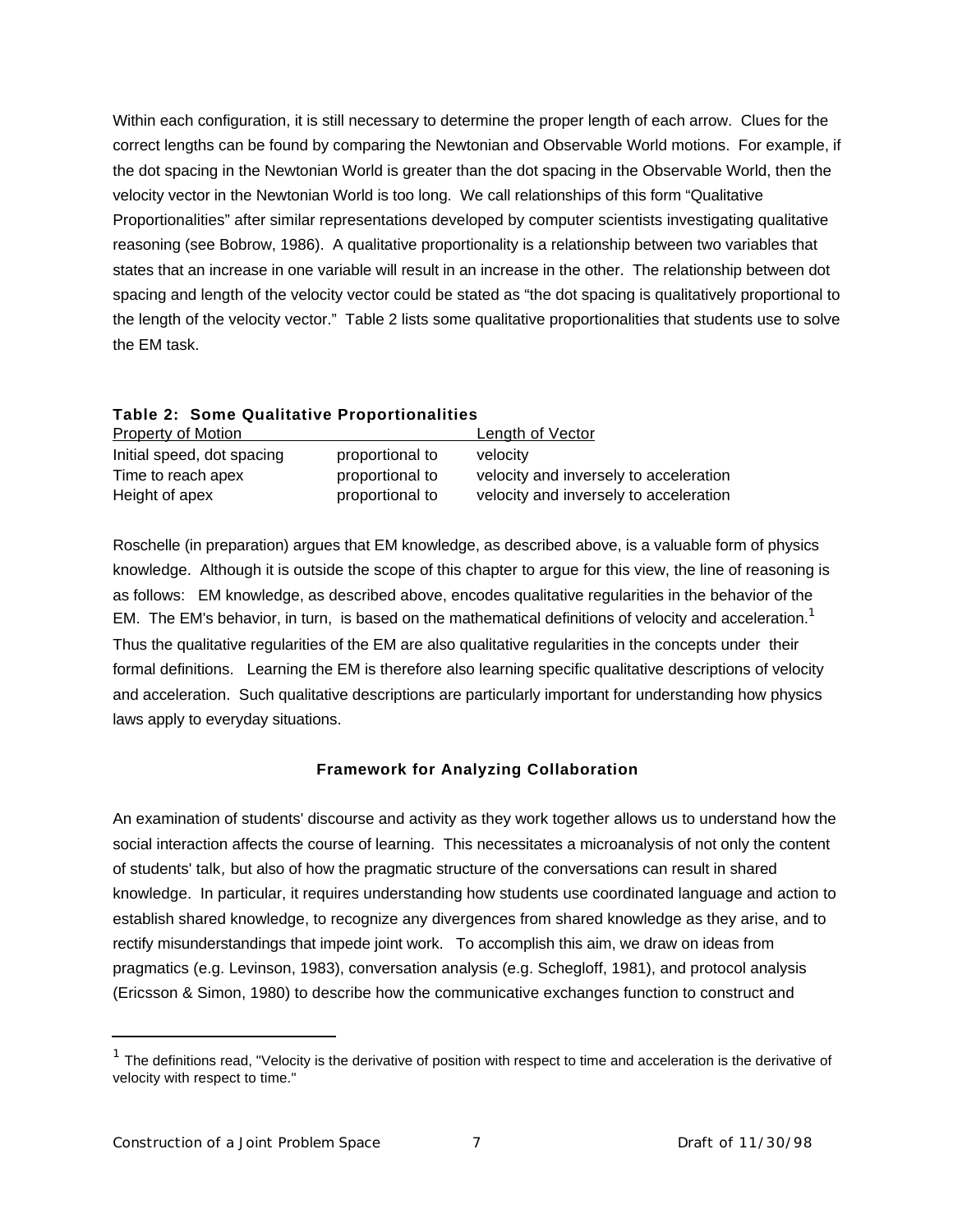maintain a Joint Problem Space. In coordination with an analysis of the development of students' physics knowledge, we are able to identify how social interaction promotes or inhibits learning in key segments of the problem solving process.

Recent work on the coordination of meaning in conversations has stressed that mutual intelligibility is the result of local, interactional work of the participants. Conversants establish shared meaning via the construction and accumulation of a common ground, a body of shared knowledge (Clark & Schaefer, 1989). Meaning can be coordinated and mutual intelligibility achieved because conversants provide constant evidence, positive and negative, that each utterance has been understood, and engage in repairs when it has not (Schegloff, in press).

In our analysis of collaborative learning, we take the point of view that students' work is based on a shared conception of the task. We enlarge the notion of common ground, which has origins in the study of ad hoc conversations, and apply it to the study of a socially-organized task-oriented activity: collaborative problem solving. In doing so, we synthesize the construct of common ground with a cognitive analysis of problem solving activity. This enables us to apply a Conversation Analytic approach to a situation in which the topic of conversation is a structured problem solving domain.

Before we can begin to analyze the process of collaboration, it is useful to be specific about which phenomena we seek to understand. "Collaboration" is a broadly used term which serves to describe a wide variety of behaviors. In the most general sense, collaboration is said to have occurred when more than one person works on a single task. For our purposes, however, it is helpful and in fact necessary, to draw some specific parameters around what we refer to as collaboration. The following definition delineates the kind of behavior we have focused on:

## *Collaboration is a coordinated, synchronous activity that is the result of a continued attempt to construct and maintain a shared conception of a problem.*

We make a distinction between "collaborative" versus "cooperative" problem solving. Cooperative work is accomplished by the division of labor among participants, as an activity where each person is responsible for a portion of the problem solving. We focus on collaboration as the mutual engagement of participants in a coordinated effort to solve the problem together. We further distinguish between synchronous (i.e. working together at the same time) and asynchronous activity. Although we do not propose that collaboration cannot occur in asynchronous activity (e.g. "Distance Learning'"), we focus on face-to-face interactions, which can only occur as a synchronous activity.

The notion of "a shared conception of the problem" is central to our work. We propose that social interactions in the context of problem solving activity occur in relation to a *Joint Problem Space.* The Joint Problem Space (JPS) is a shared knowledge structure that supports problem solving activity by integrating *(a)* goals, *(b)* descriptions of the current problem state, *(c)* awareness of available problem solving actions,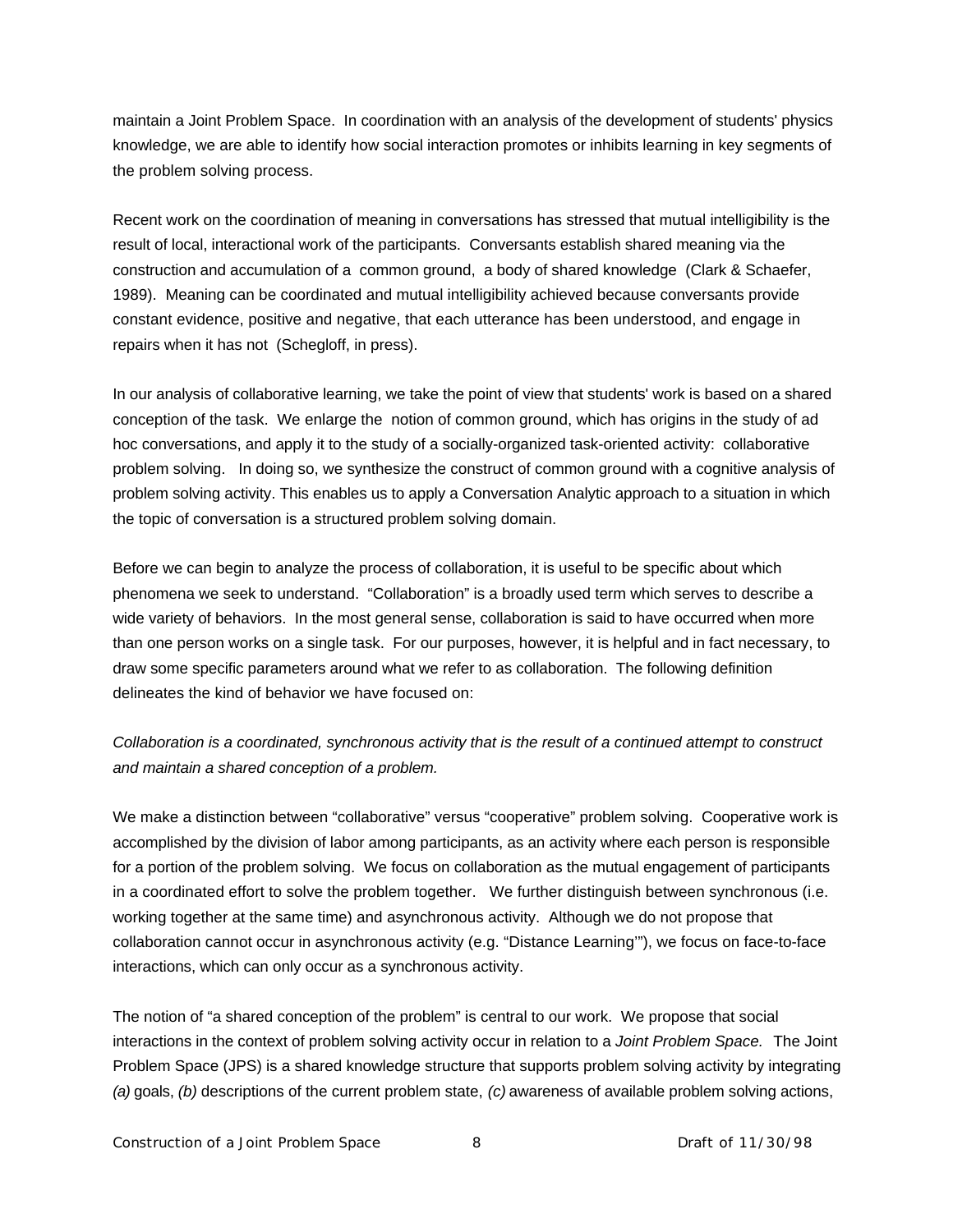and *(d)* associations that relate goals, features of the current problem state, and available actions. As the microanalysis described below will make clear, we propose that the fundamental activity in collaborative problem solving occurs via engagement with an emergent, socially-negotiated set of knowledge elements that constitute a Joint Problem Space.

 Specifically, we hold that collaborative problem solving consists of two concurrent activities, solving the problem together and building a JPS. These activities necessarily co-exist. Conversation in the context of problem solving activity is the process by which collaborators construct and maintain a JPS. Simultaneously, the JPS is the structure that enables meaningful conversation about problem solving to occur.

The JPS is a pragmatic, rather than an ideal structure. The overlap of meaning in the collaborator's common conception of the problem is not necessarily complete or absolutely certain. Rather this overlap is sufficient to gradually accumulate shared concepts and allow convergence on certainty of meaning.

Thus to build a JPS, collaborators must have ways of:

- introducing and accepting knowledge into the JPS,
- monitoring on-going activity for evidence of divergences in meaning, and
- repairing divergences that impede the progress of the collaboration.

There are a number of structured discourse forms that conversants use in everyday speech to achieve similar goals in the service of mutual intelligibility. These forms utilize language, bodily action , and combinations of words and actions. Our analysis will shows that students can use the structure of conversation to continually build, monitor and repair a JPS. Below we discuss some of the categories of discourse events that have proved useful for our analysis. A complete review of discourse analysis is outside the scope of the paper (see Levinson, 1983, for a review). Of the categories we discuss, turntaking is the most pervasive and general. Specific turn-taking forms contribute to various aspects of joint problem solving activity. Socially-Distributed Productions provide means for introducing and accepting problem solving knowledge into the JPS. Narrations and Question-Answer pairs enable students to monitor each other's interpretations. Repairs offer a means to rectify divergent interpretations. Coordinations of language and action also prove important for introducing, monitoring, and repairing knowledge in the JPS.

Turn-Taking . Communication between individuals follows a well-specified form of turn-taking that has been extensively described by linguists and sociologists (see Schegloff & Sacks, 1973). Discourse units such as questions, acceptances, disagreements, and repairs represent various specific discourse forms available for taking a conversational turn. The flow, content, and structure of turns is used as a measure of whether the participants in a conversation understand each other (see Clark & Schaefer, 1989). Similarly, in our analysis of student's collaborations, we propose that the ongoing structure of turn-taking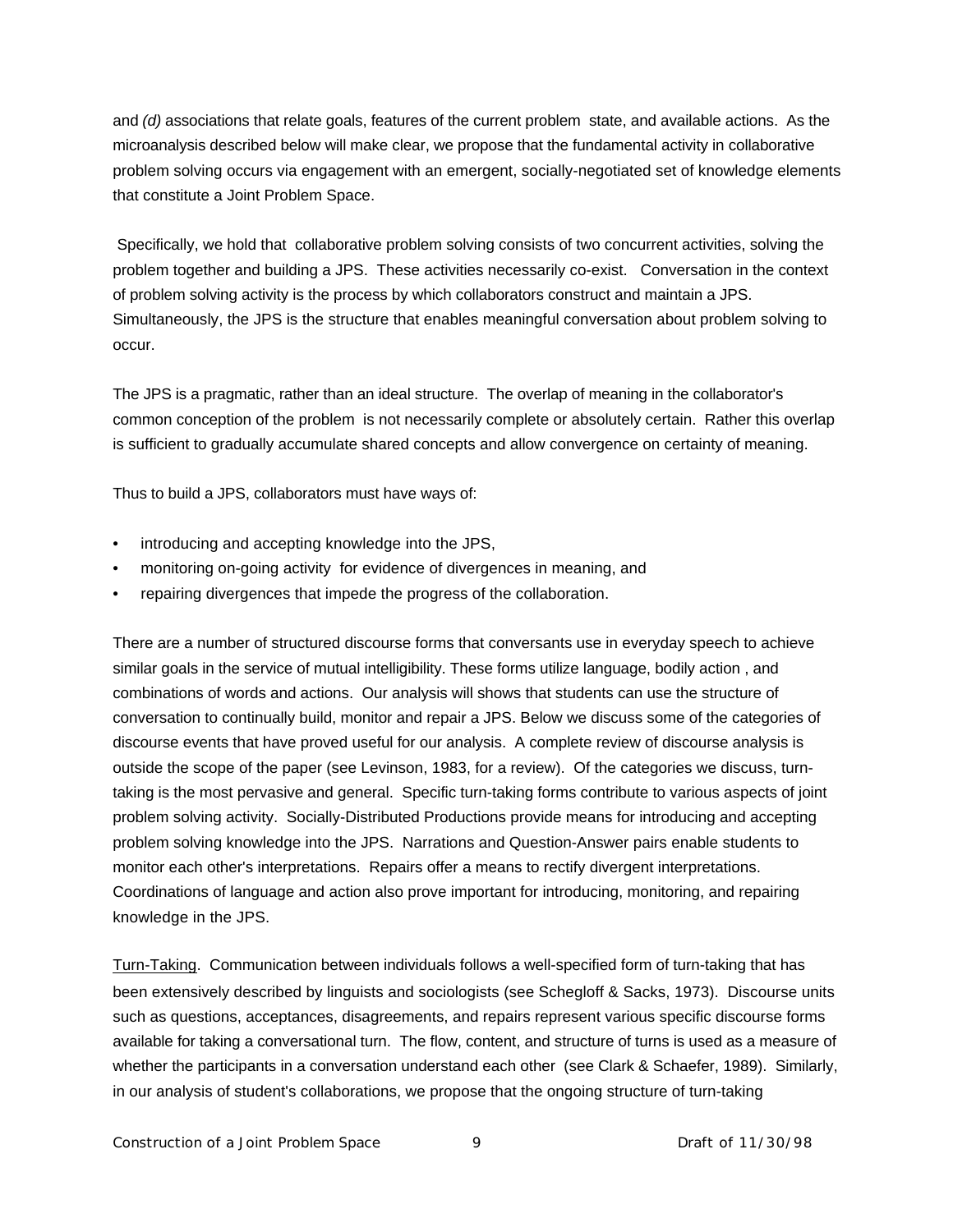sequences is an indication of the degree to which students share common problem representations. In analyzing collaborative work, we look for dialog in which turn transitions are smooth, and the sequence of talk follows a cooperative pattern. In periods of successful collaborative activity, students' conversational turns build upon each other and the content contributes to the joint problem solving activity.

In addition to joint work, collaborative problem solving includes periods in which partners are not fully engaged with each other. Partners occasionally withdraw from the active interaction with their partner to work on ideas that are too ill-formed or complicated to be introduced into the shared work. These periods are marked in the interaction by periods of significant next-turn deviations such as non-acceptances, disagreements, and empty turns. In a successful collaboration, such periods of withdrawal are usually followed by periods of intense interaction which serve to incorporate the individual insight into the shared problem solving knowledge.

Socially-Distributed Productions. One type of turn-taking structure particularly useful in understanding the production of shared problem solving knowledge is the "collaborative completion." As described in the work of Lerner (1987) and Wilkes-Gibbs (1986), a collaborative completion distributes a compound sentence over discourse partners. That is, one partner's turn begins a sentence or an idea, and the other partner uses their next turn to complete it. One especially relevant type of compound sentence has IF-THEN form. In an IF-THEN collaborative completion, the antecedent and consequent are produced on separate turns. The distribution of the IF-THEN across turns provides an opportunity for partners to accept or repair conditional knowledge.

We call an IF-THEN collaborative completion a "Socially-Distributed Production," because its content consists of a production rule, while its form is socially-distributed across turns. We will also include in this category IF-THEN sentences that are delivered in installments, with the conversational partner producing acceptances in subsequent turns. An SDP may be a particularly effective means for constructing shared knowledge because it spreads the interrelated goals, features, and actions of a knowledge element across conversational turns. This provides multiple opportunities for partners to contribute to the construction and verification of the new piece of shared knowledge.

Repairs. Since the collaboration process involves periods of individual activity, collaborative activity also produces periods of conflict in which individual ideas are negotiated with respect to the shared work. These periods of conflict usually signify a breakdown in mutual intelligibility, rather than the collaboration *per se*. In fact, the attempts to reduce conflict by resolving misunderstandings are evidence of the dyad's preference for a working style in which a shared conception of the problem is maintained. Often these attempts take the form of "repairs." Repairs are the method by which participants in talk can deal with problems or troubles in speaking, hearing, or comprehension of dialog (see Schegloff, Jefferson, and Sacks, 1977). According to Schegloff (in press), repairs are a major means for the achievement and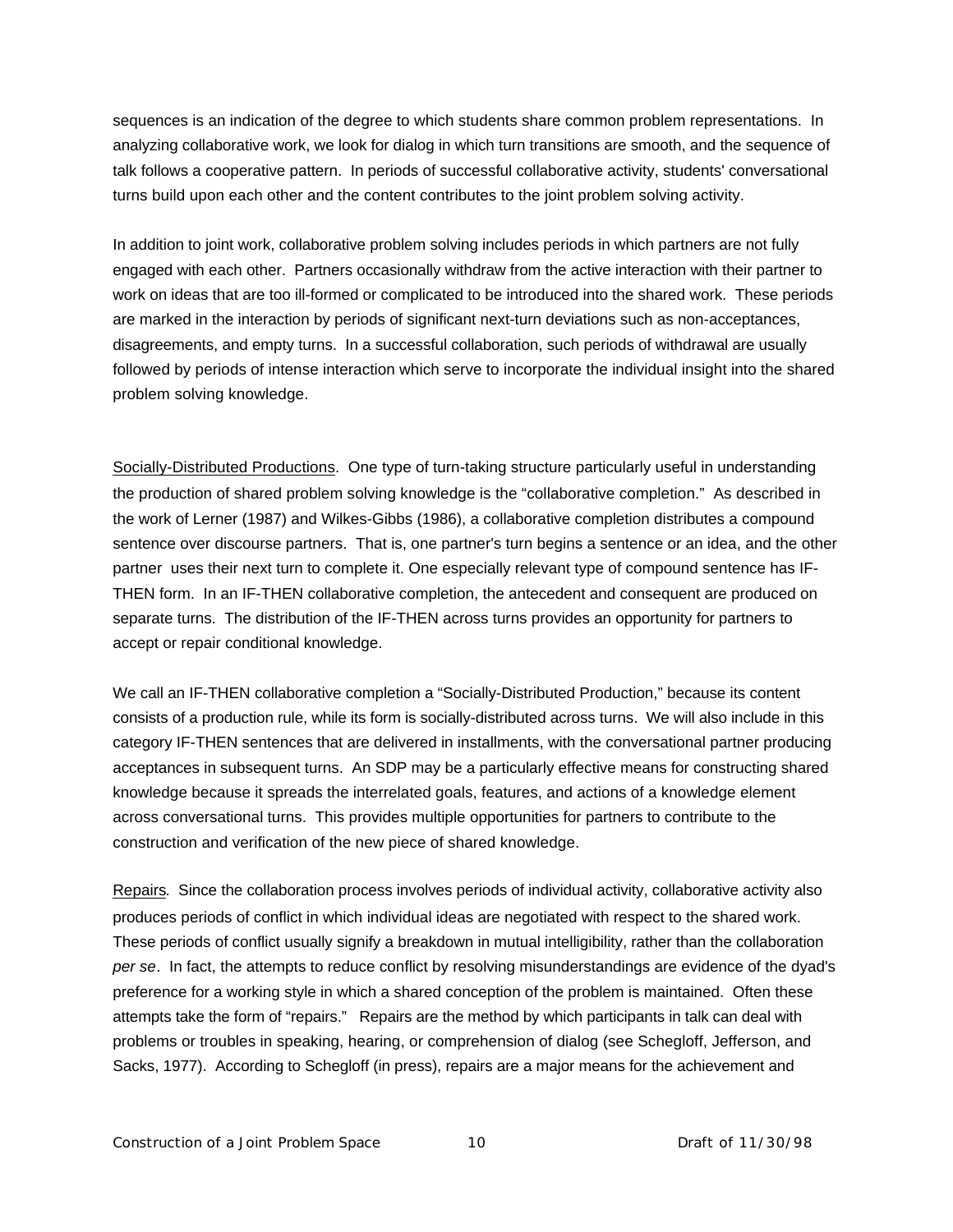consolidation of understanding and thereby the management of the mutual intelligibility of the collaborative problem solving activity.

Without successful repairs, breakdowns in mutual intelligibility continue longer. Both partners use justifications, counter-suggestions, assertions and elaborations in their attempt to get their partner coordinated. Occasionally, failures to reestablish mutual intelligibility (unsuccessful repairs) lead to the students abandoning the current problem. This can be seen when partners give up on a particular challenge or give up a particular aspect of the challenge. In the course of the session, students may return to the particular challenge or problem area, and may resolve the impasse in the shared understanding or continue by working around the impasse.

Narrations . Narrations are a verbal strategy that enable partners to monitor each other's actions and interpretations. In the EM activity, only one partner can carry out actions with the mouse at a time. These actions may be difficult for the other partner to interpret, because every action can correspond to a number of possible of intentions. Narration informs one's partner of the intentions corresponding to actions. This enhances the partner's opportunities to recognize differences in the shared understanding. Continued attention to narrations and accompanying action can signal acceptances and shared understandings (Clark & Schaefer, 1989). Interruptions to narrations create an immediate opportunity to rectify misunderstandings. Narrations are also useful for the participants to signal that an action is not intended to contribute to the current shared goal; a statement like "I just want to see what this does" signals that the actor is no longer working on the task at hand, but rather is exploring a novel situation.

Language and Action. Although there are many examples of narratives in collaborative activity, students are not wholly dependent on language to maintain shared understanding. In fact, one major role of the computer in supporting collaborative learning is providing a context for the production of action and gesture. Action and gesture can both serve as presentations and acceptances. An action or gesture can serve as an acceptance when one partner interprets the other partner's utterances by performing an action. Since most of the utterances contain indexical, ambiguous references, the production of the appropriate action both accepts and confirms a shared understanding of the task. Actions and gestures can likewise serve as presentations of new ideas. Partners often use their hand or the computer mouse to demonstrate an idea. In this case, the partner's ability to successfully interpret the action through an utterance is an indication of mutual intelligibility and acceptability of the idea. The simultaneous production of matching language and action by separate partners can also produce an effective division of labor: while one partner concentrates on carrying out actions, the other concentrates on producing utterances that make the intentions behind the actions available for commentary and repair.

### **Challenge Six**

Our goal in the remainder of this chapter is to exemplify the analysis of the process of collaborative problem solving from the point of view of the JPS. Our approach will to be to look in detail at the Gary and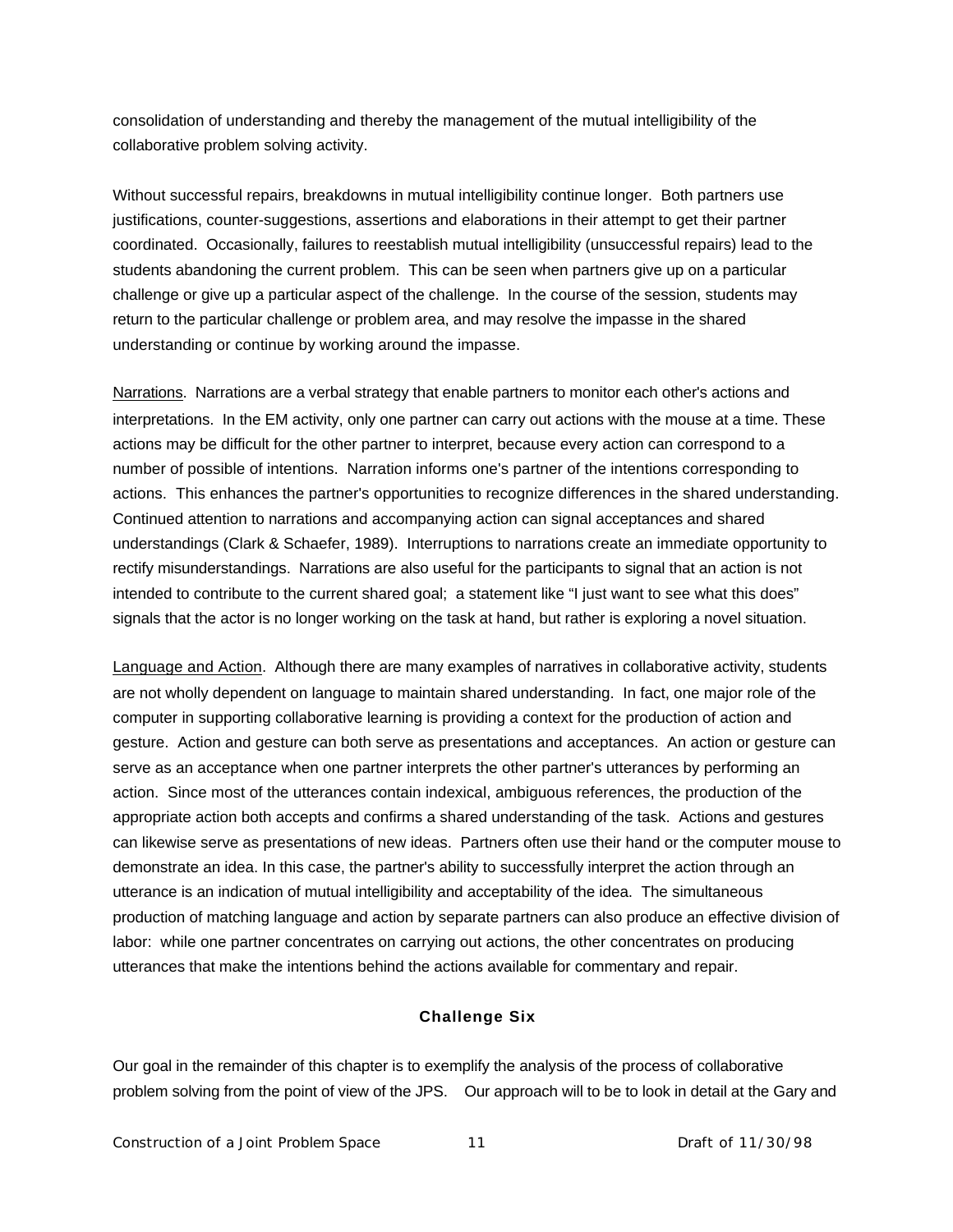Sam's construction of a shared conception of the task in challenge six, which was the sixth motion that they worked on. These students began challenge six about eleven minutes into their session and finished it about eight minutes later.

In challenge six, the motion of the ball in the Observable World is analogous to that of a ball tossed straight up in the air; it starts upward, slows down, instantaneously pauses at the top, then accelerates downward. (See figure 2). To construct this motion in the Newtonian World, subjects must set the direction of the velocity vector upward and the acceleration vector downward. In addition, to exactly copy the Observable World motion, the subjects must appropriately adjust the lengths of both vectors. Two earlier challenges these students investigated also required an acceleration vector, but challenge six is the first challenge that they have seen in which the acceleration opposes the velocity.



Figure 2: The Goal Motion in Challenge 6

The detailed analysis that follows shows that the students progressed through challenge six in two main stages. First, they established the correct directions for the Newtonian World vectors. Second, they determined the correct lengths for the vectors. The settings of velocity and acceleration at key moments during the challenge are illustrated in figure 3. The setting in figure 3b, which the participants achieved at the end of episode 6-2, shows correct setting of the directions of the vectors, in contrast to 3a. Later, the participants adjusted the lengths of the vectors for a better match to the Observable World motion. Figures 3c and 3d respectively illustrate a close approximation and the exact setting of the lengths.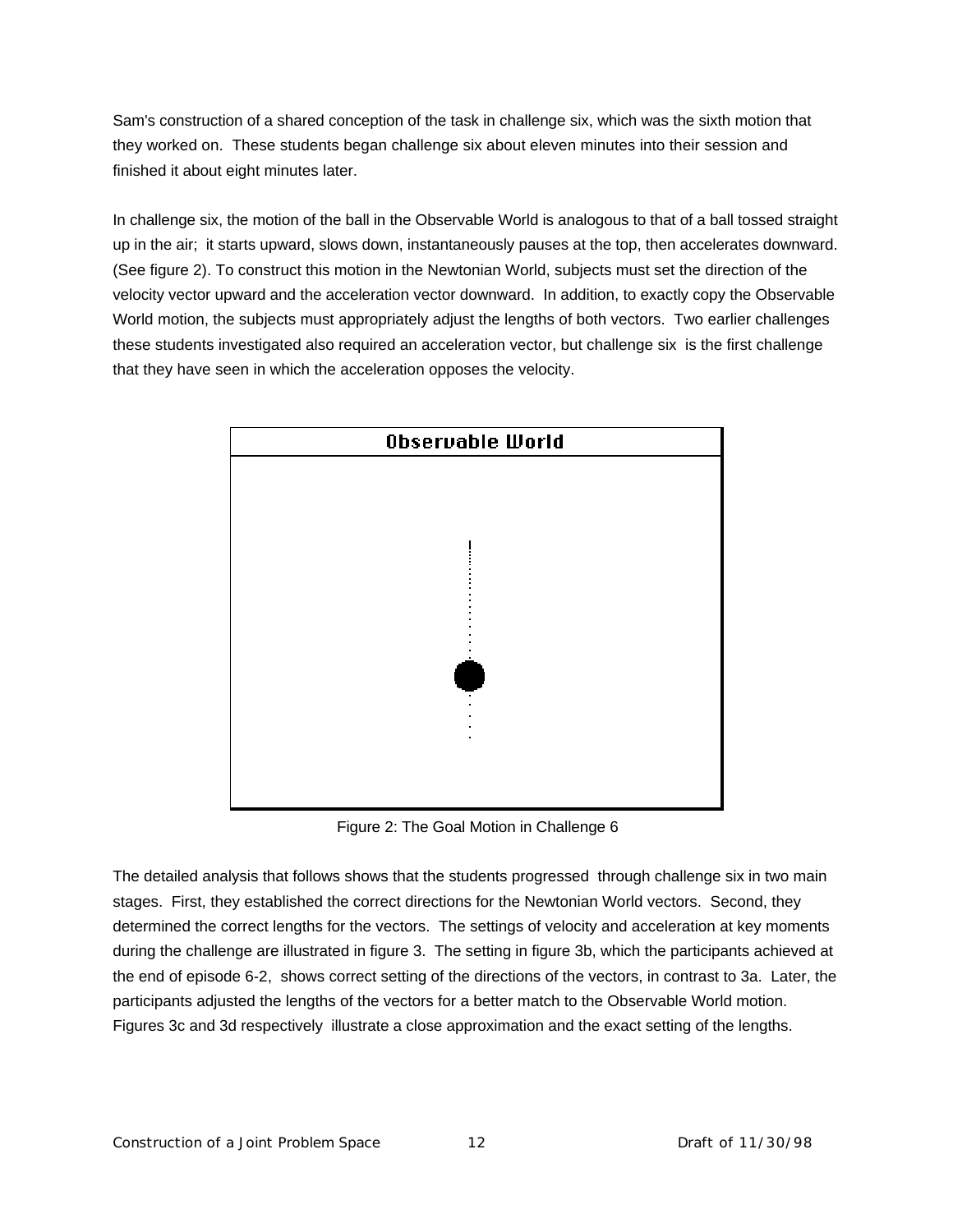The transcript<sup>2</sup> of language and action during challenge six will be presented in a series of "episodes." The boundaries for each episode were chosen to be consistent with events in the collaboration, although their exact size was determined for ease of exposition. The contents of the episodes are roughly as follows: In Episodes 6-1 and 6-2, the students constructed knowledge of the configuration of vectors required to produce the shape of the challenge six motion. In the remaining episodes, they focused on setting the lengths to match the motion more closely. The problem of setting the lengths began with a considerable difference of opinions in episode 6-3, which was resolved in episode 6-4. In contrast, episodes 6-5 and 6-7 show relatively smooth elaborations of ideas. Episodes 6-4, 6-6, and 6-8 are also interesting because of the new ideas introduced there. In Episode 6-8, the participants negotiate a close to the problem solving activity. The analysis of these episodes focuses on the means by which collaborators introduce and accept ideas into the JPS, monitor emerging interpretations, and maintain the JPS by repairing divergences in understanding.



Episode 6-1 . In the opening moments of the challenge, the subjects watched motion in the observable world. Both partners simultaneously tried to make sense of a kind of motion they had not yet encountered during any of the previous challenges in the session. Although both partners were engaged, their discourse signalled that they did not yet share the same conception of the challenge.

ł

 $^2$  Transcripts are presented using notation found in Suchman (1987). Appendix 1 describes the notation.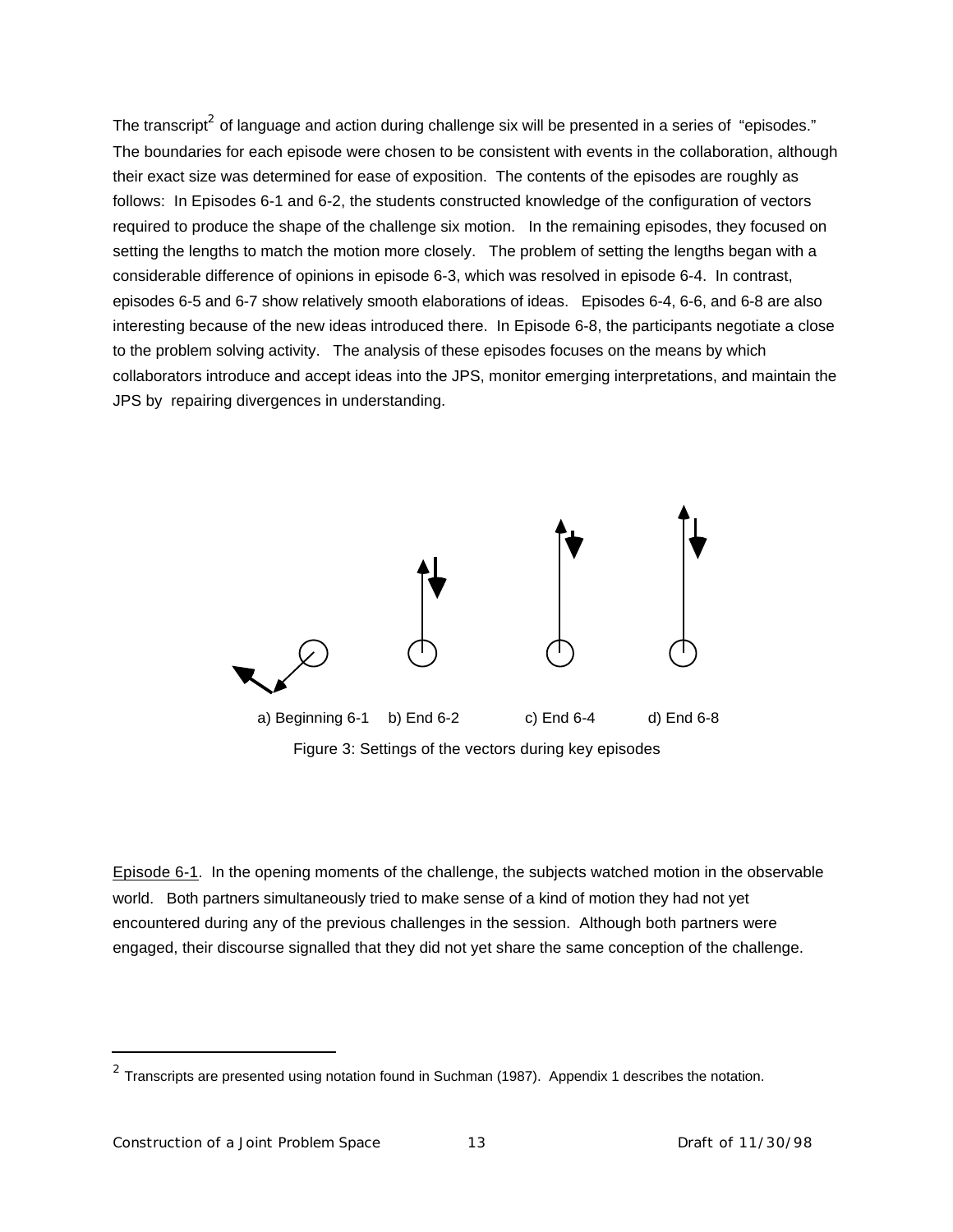| 1              | G: Challenge six.                                                                                 | S reaches for mouse, G gives<br>it up, S now has mouse for<br>remainder of challenge                                        |
|----------------|---------------------------------------------------------------------------------------------------|-----------------------------------------------------------------------------------------------------------------------------|
| 2              | S: OK.                                                                                            | Runs simulation. Observable<br>World shows challenge 6<br>-ball toss, straight up.<br>Newtonian World shows random<br>curve |
| 3              | G: This one's gonna be a curve. No<br>maybe not. $(1.5)$ Oh::: ((falling<br>$intonation)$ $(2.0)$ |                                                                                                                             |
| $\overline{4}$ | S: It's the acceleration is in the<br>opposite direction to start<br>with.                        |                                                                                                                             |
|                |                                                                                                   | stop simulation                                                                                                             |
| 5              | G: How can they make a, (.) a double<br>acceleration?                                             |                                                                                                                             |
| 6              | S: See it for a second.                                                                           |                                                                                                                             |
| 7              | $G:$ Oh they make it go a::ht                                                                     | motions up then down with<br>finger tip                                                                                     |
| 8              | $S: (())$ the first one.                                                                          | gestures up                                                                                                                 |
| 9              | G: Let's see that again. Let's see<br>that again.                                                 |                                                                                                                             |
|                | (6.0)                                                                                             | S resets, runs, NW still<br>random curve                                                                                    |

At the beginning of this challenge, Gary predicted what kind of motion he thought the ball would take (line 3). Upon actually seeing the model run, Sam correctly identified the correct relationship between the directions of the velocity and acceleration vectors: that they should be opposite (line 4). Although his statement is somewhat ambiguous (he could have the direction of the velocity wrong, but the relationship between velocity and acceleration right), his later actions clarified his intent as he set the velocity pointing straight up and the acceleration straight down.

Gary's next utterance occurs as an overlap of Sam . By this interruption, he did not directly accept Sam's idea that the vectors should be opposed, rather he stated his own conception of the problem (line 5). His question about "double acceleration" suggests that he had a different idea. Sam's statement (line 6), instead of answering Gary's question, directed Gary's attention back to the computer simulation. By restating Sam's utterance, Gary agreed to watch the simulation a second time (line 9).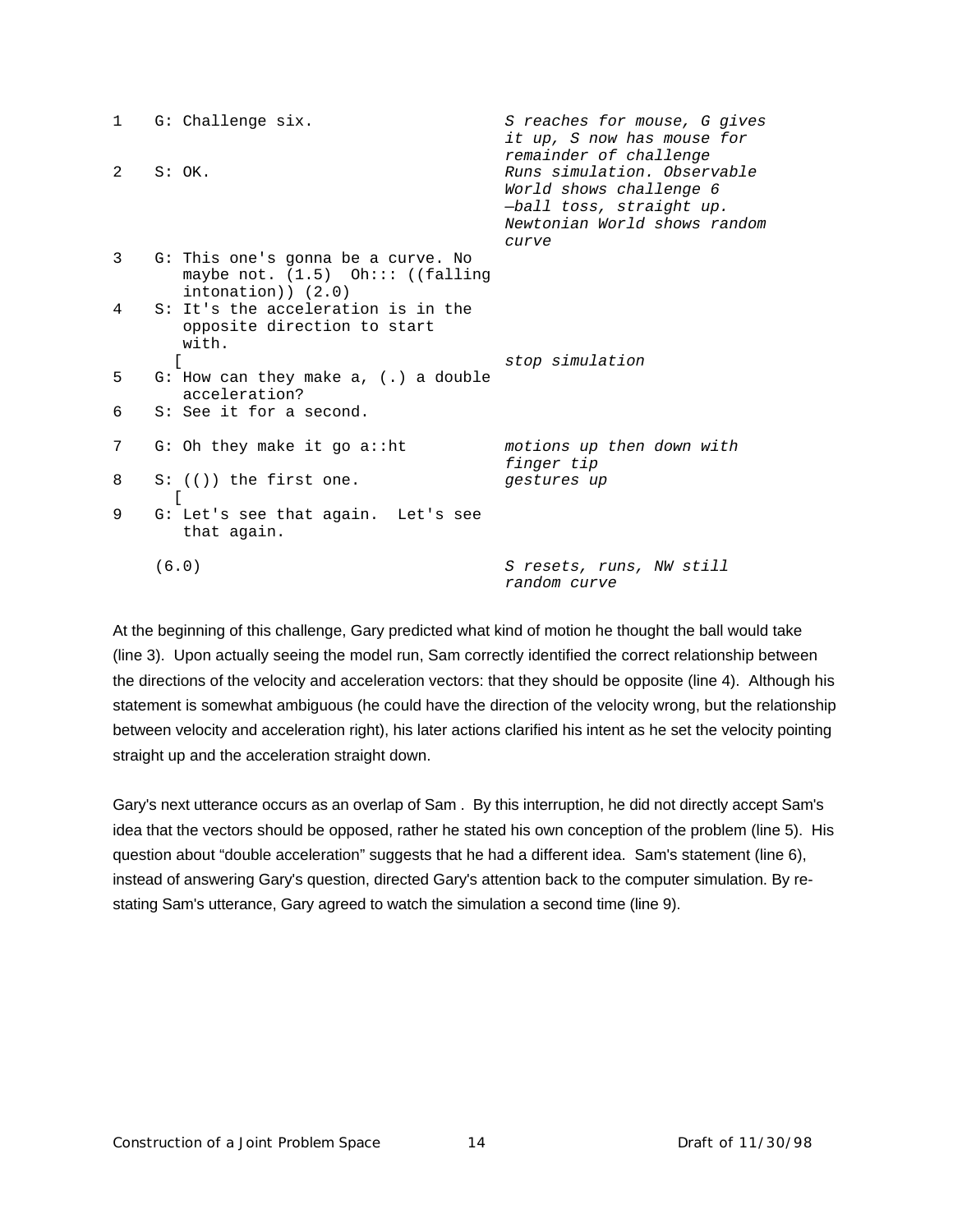Episode 6-2. The opening episode was followed by a period in which Gary & Sam coordinated their conception of the problem as being one in which the velocity and acceleration arrows are in opposite directions, and set the arrows accordingly (Figure 4).

| 10 |    | G: Oh ok. (2.0)                                                                                                                                 | points to screen and<br>gestures up                                    |
|----|----|-------------------------------------------------------------------------------------------------------------------------------------------------|------------------------------------------------------------------------|
| 11 |    | S: Yeah, I know what they're doing.<br>Ok. First,                                                                                               | resets                                                                 |
| 12 |    | G: just need to get everything.<br>(2.5)                                                                                                        |                                                                        |
| 13 |    | $S: Right about:the$ there::=                                                                                                                   | sets initial position bottom<br>center, the correct location           |
| 14 | G: | =That looks<br>qood.<br>(2.0)                                                                                                                   |                                                                        |
| 15 |    | S: Ok, so we wanna be $cool. (3.0)$<br>Just for now is<br>(2.0)                                                                                 |                                                                        |
| 16 |    | S: Oh.<br>(4.0)                                                                                                                                 | points velocity vector<br>upwards                                      |
| 17 |    | $S:$ Ok.<br>(2.0)                                                                                                                               | sets acceleration vector<br>downwards                                  |
| 18 |    | S: So:: that one's pretty long.<br>And this one right here is going<br>$(.)$ ba::ck $(.5)$ like that.                                           | makes velocity shorter                                                 |
|    |    | (3.5)                                                                                                                                           | runs simulation, NW goes<br>straight-up/down but speeds<br>don't match |
| 19 |    | S: Ooh we almost got it=                                                                                                                        |                                                                        |
| 20 | G: | $=$ Initial<br>acceleration is too::: slow and<br>maybe real (.5) our initial speed<br>is too slow and maybe<br>acceleration isn't good either. | S stops simulation                                                     |
| 21 |    | S: Ok we, we, we got the general::                                                                                                              | <i>S resets simulation</i>                                             |
| 22 |    | G: Hi<br>(2.0)                                                                                                                                  | G waves at camera. Laughs.                                             |
| 23 |    | $S: H1 \text{ mom.}$<br>(4.0)                                                                                                                   | S waves at camera, laughs.                                             |

After they watched the simulation again, Gary said "Oh, ok" (line 10) which Sam interpreted as an acceptance of his original idea that the velocity and acceleration should be set in opposition. Sam then began using the mouse to carry out this idea. Although Gary was not contributing to the discourse during this time, he was watching Sam's actions on the screen. Sam's narration as he worked (lines 11-12) allowed Gary the opportunity to comment at any point should he have disagreed. At line 19, after Sam had run the simulation with the arrows opposite, he announced "we almost got it." This utterance reflected Sam's general satisfaction with the shape of the motion. Gary's next utterance (line 20) treated Sam's statement as an invitation to refine the standard for success; he suggested further changes that fit within the framework of setting the arrows opposite via the term "initial speed" and "acceleration." Because this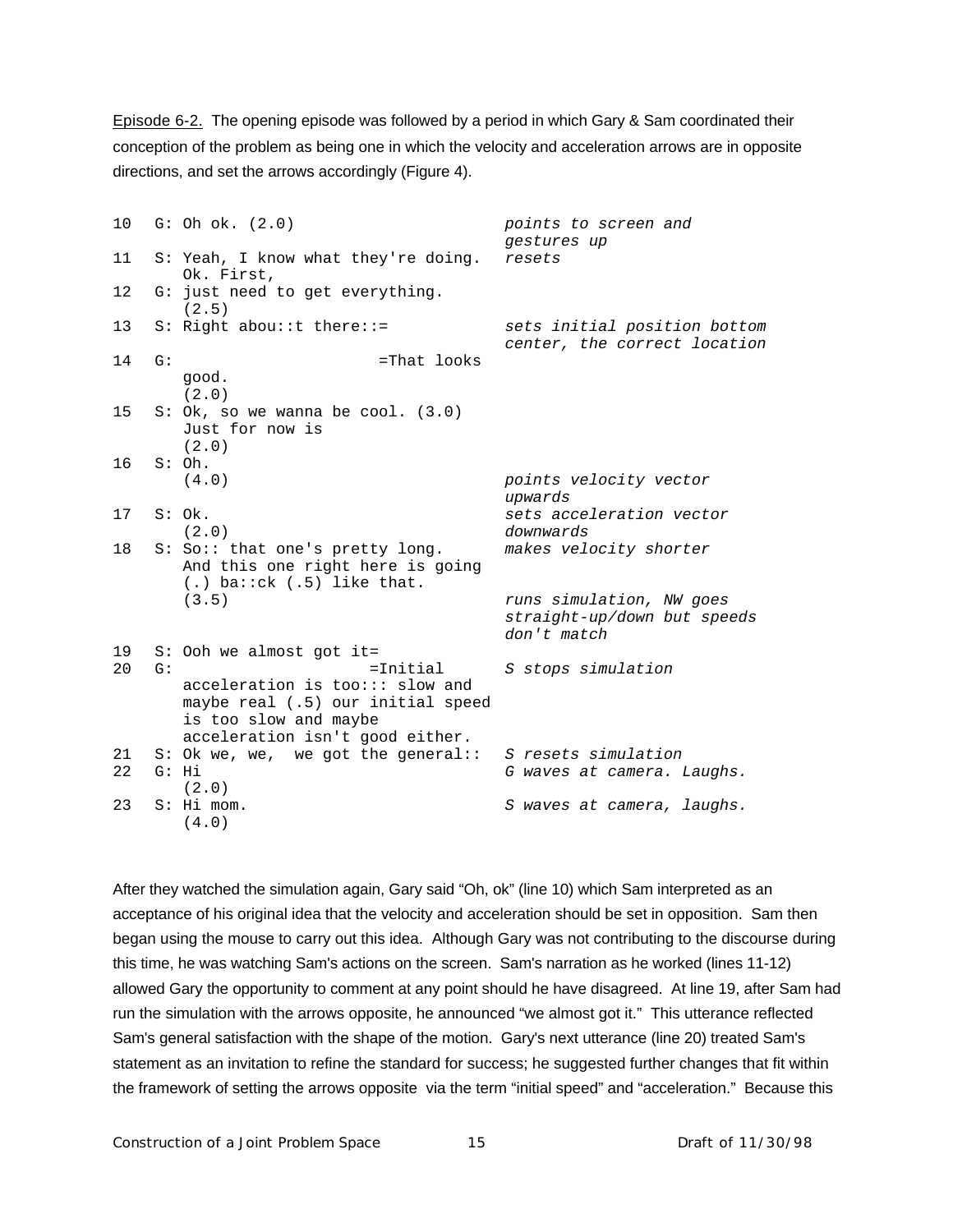utterance pushed for more detail within the context of what had already been accomplished, it is both an acceptance of past work and presentation of a proposal for future refinement. In this statement, Gary produces a "self repair" (see Schegloff, Jefferson, & Sacks, 1977) in which he corrects the initial part of the utterance, "initial acceleration" to be "initial speed." Sam's response (line 21) deflected Gary's suggestion by referring back to what they had already accomplished (getting the shape right). The episode ended with a brief period of off-task activity, in which Gary & Sam waved at the camera (lines 22 & 23). Off-task behavior was fairly rare in Gary & Sam's sessions.

These first two episodes set the context for the rest of the challenge. On one hand, the partners had agreed on the basic configuration of the arrows to match the Observable World motion (see Fgure 4). On the other hand, they had not agreed on how to adjust the lengths of the arrows to achieve a closer match with the target motion. In particular, their particle did not match the speed and height of the target motion.



Figure 4: Motion at the end of Episode 6-2 (Particles shown reset to their starting location)

Episode 6-3 . This episode marks the beginning of a divergence of the partners' ideas about how to set the length of each arrow in order to achieve a closer match between the model and the particle. Throughout this episode, the students were working on different conceptual problems and they were talking more to themselves than to each other.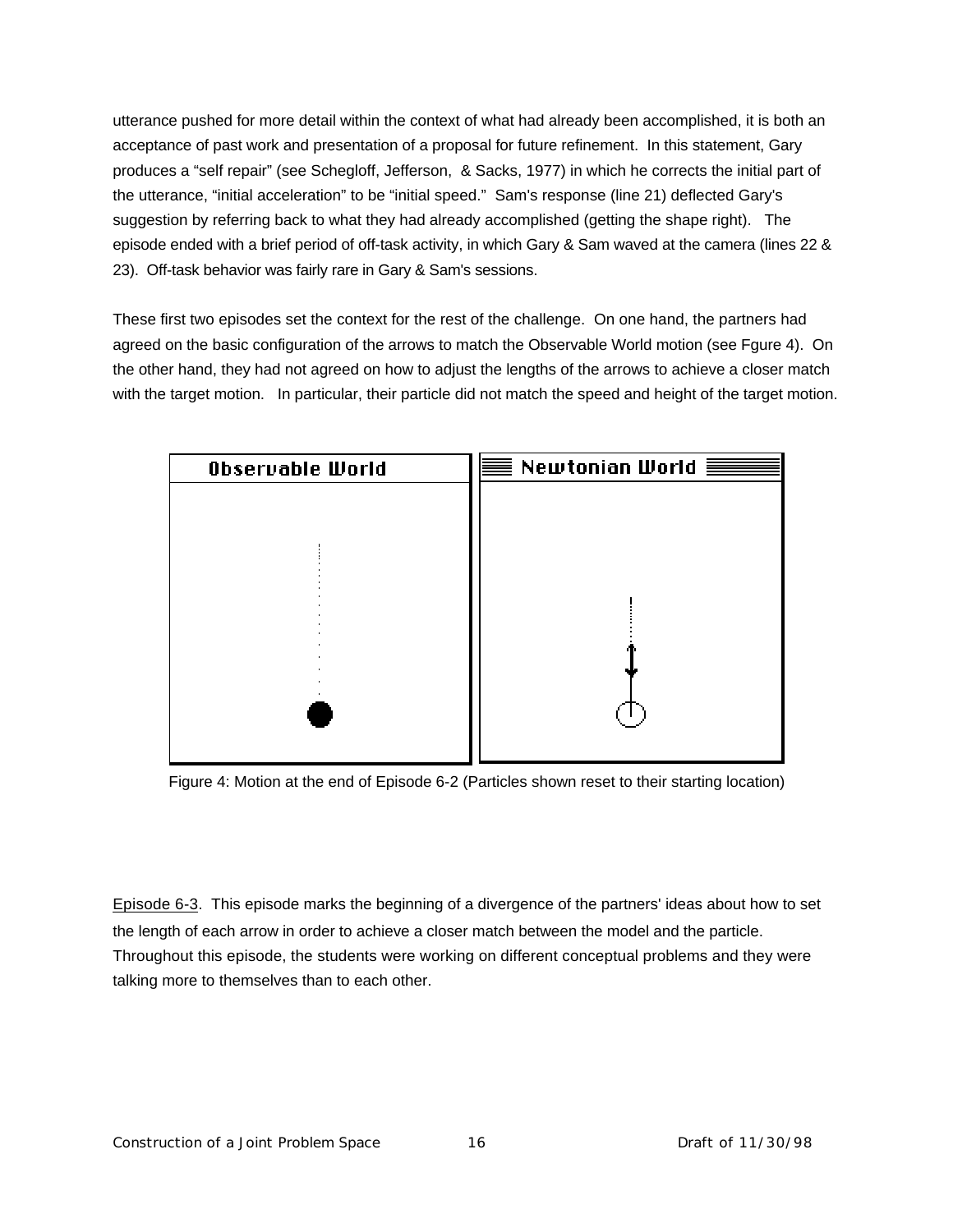24 S: Oh, if we could get rid of one of *makes velocity longer* those things. (2.0) I'm just doing that so I can see what's in there. (2.0) 25 S: Ok, this one (9.0) *makes velocity shorter, runs* 26 S: Ok this one's too great. Yeah. *stops, resets simulation* (1.5) 27 G: Initial speed isn't good enough. Aw  $\Gamma$ 28 S: Ok (?) 29 G: You can't tell.  $\lbrack$ 30 S: Now that looks fine. that's I think= 31 G: =Initial speed is fine? 32 S: Just make this one smaller. *makes acceleration shorter* 33 G: Wait you know we could use particle one to (.) test the initial speed an:: *G points to screen, looks at S, gestures up* 34 S: now this  $\Gamma$ 35 G: Oh we couldn't convert it to a particle two.(1.5) 36 S: Now ok. That's slightly too much. It should come back. *runs* 37 G: hhh. eventually. 38 S: Ok (.) so:: (1.0) reset maybe *stops, resets* make this one small experimental products and the second control of the second control of the second control of the second control of the second control of the second control of the second control of the second control of the second control o 39 G: It's hard to tell the difference between (2.0) initial speed an:::d acceleration. (4.0) 40 S: Aw:: I don't think that did anything. *S clicks on a vector but makes no change, runs stops, resets*

In this period of divergence, Sam continued to search for the correct solution by experimenting with different lengths for the vectors. During this search he occasionally reported on his work. Meanwhile, Gary's utterances show that he was working on a conceptual problem: distinguishing initial speed from acceleration. Both participants already understood many differences in the two concepts— they know that each maps onto a different arrow, that the arrows do not have symmetrical effects, and that in this particular challenge the velocity arrow is up, while the acceleration is down. Thus, it seems fairly certain that Gary was trying to make a particular conceptual advance. That is, he wanted to find a principle that would determine the correct length of each vector. This is reflected in Gary's statements, "you can't tell" (line 28) and "it's hard to tell the difference between initial speed and acceleration" (line 39). His first idea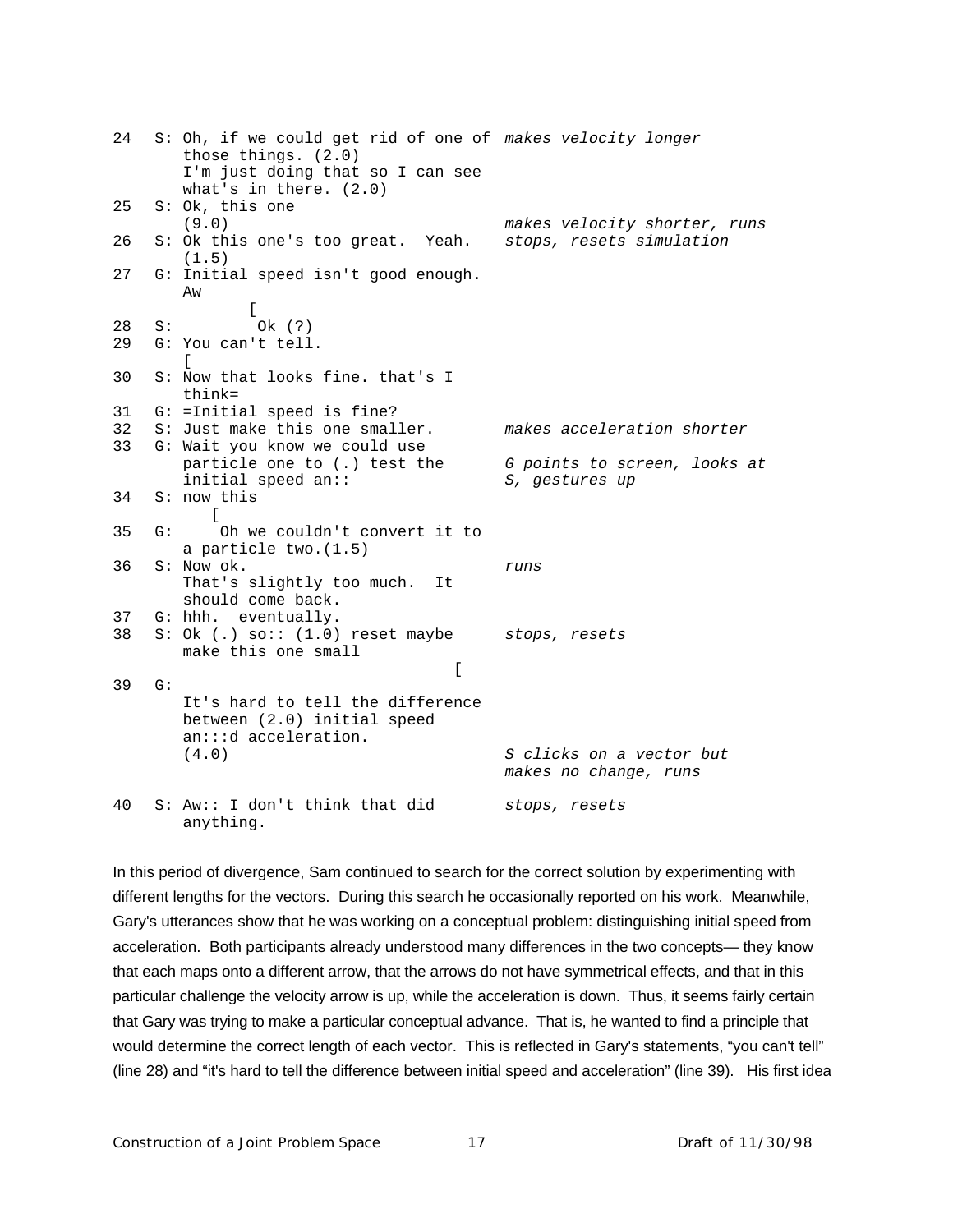of how to do this using the particle without acceleration was a good one (line 33). One could use this particle to match the *initial* motions of the Observable World and Newtonian World, because the initial motion is determined by the velocity vector alone. Then having fixed the velocity, one could focus on the acceleration. This would be a more systematic approach than Sam was following. Gary used a question (line 31), an interjection (line 33), and a comment (line 39) to try to get Sam to think about the different effects of velocity and acceleration arrow lengths. Sam's verbalizations, however, were not responses to any of Gary's comments during this time. Instead, he used his turns to report on his actions.

The lack of smooth turn-taking in this episode shows that each participant was talking out loud to himself more than to the other. The divergence between the subjects' work continued and culminated in a breakdown in the interaction. Gary eventually disengaged himself from the task (as can be seen by his verbal unresponsiveness) and began to play with the microphone:

| 41 | S: Ok so we're gonna try another one                          |                            |
|----|---------------------------------------------------------------|----------------------------|
|    | hhhere                                                        | makes acceleration bigger  |
|    | Oops wrong one $(.)$ this down? $(.)$ makes velocity smaller, |                            |
|    | This one up.                                                  | acceleration smaller       |
|    | (4.5)                                                         |                            |
| 42 | S: Maybe its slightly                                         | clicks on vector but no    |
|    | (9.0)                                                         | change.                    |
|    |                                                               | runs                       |
|    |                                                               | G moving microphone around |
|    | 43 S: That's cool.                                            | stops, resets              |
|    |                                                               |                            |

Episode 6-4 . Although Gary was disengaged with the task while he played with the microphone, his focus eventually returned to the screen and to Sam's running commentary. In this episode, Gary and Sam became re-engaged in sharing ideas through discourse and action. Through coordinated presentations and acceptances, they began to converge on a shared conception of the properties of the lengths of the vectors.

```
44 G: hhh. (.5) Acceleration:: should
       be increased and (.) Is it going
       up at a good rate?
45 S: We could change it. makes velocity longer
46 G: Is it going up too slow or too
G turns to S
       fast?
47 S: Too slow.
48 G: Ok so increase the initial speed G gestures up
produced a series of the series of the series of the series of the series of the series of the series of the s
49 S: I
       did=
                                         runs
50 G: =and:::=
51 S: = OK, now maybe this one we
       might get it.
[[]
52 G: uh now you need to increase
       the acceleration too.
53 S: Yeah, ok. (1.0) Uh. (1.5) glances at G, stops, resets
```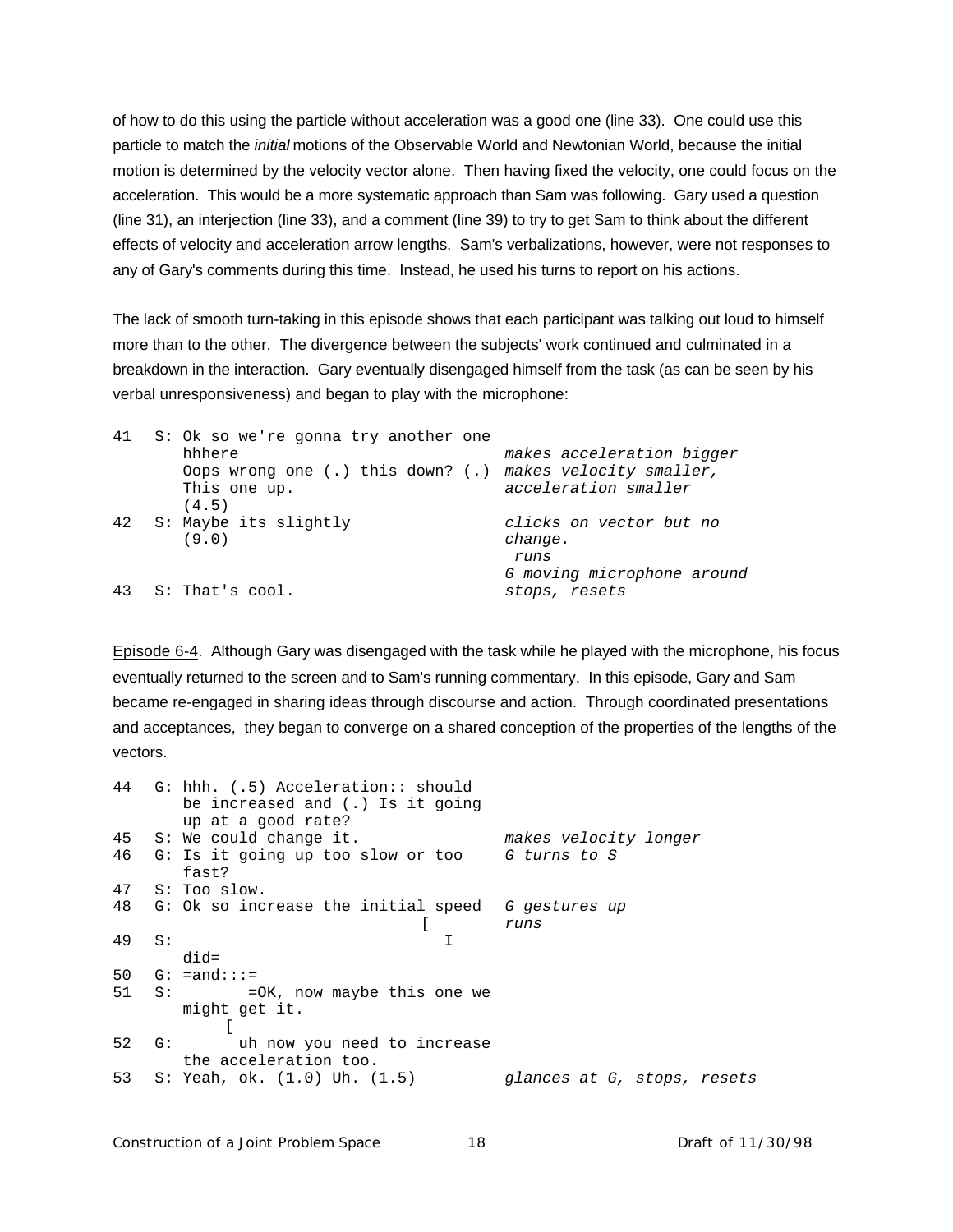In this section, Gary and Sam renewed a higher level of collaborative engagement. It is interesting to examine the structure of this successful interchange. Gary started by asking a question (line 44) that directed focus to a part of the motion using shared terminology. Sam's response (line 45), an answer to Gary's question, indicated a willingness to share the activity. This willingness contrasts sharply with his previous lack of attention to Gary's utterances. In the next two exchanges, Gary orchestrated the construction of a shared concept corresponding to initial speed. The form of this discourse is interesting. First, Gary specified a particular attribute of the motion. He again framed this statement as a question (line 46). Sam again responded appropriately and provided the value of the attribute (line 47). Gary's statement in the next turn (line 48) had two overlapping effects: it named an action to be taken (increase velocity) and named the object of that action "initial speed." In his next turn (line 49), Sam confirmed the interchange both by his verbal response and his subsequent actions with the mouse.

This discourse event has the structure of a Socially-Distributed Production. This particular SDP was presented in installments by G, with acceptances in intervening turns from S. The production could be paraphrased:

IF the Goal is to adjust the initial speed, and the speed "going up" is too slow, THEN make the velocity vector bigger.

The content of this SDP is a qualitative proportionality between the initial speed and the length of the velocity vector. This understanding is a breakthrough for the collaborators because it connected the length of the velocity vector to a local part of the motion: Before this SDP, Gary & Sam had used the term "initial speed," but they consistently used it only as a name for the velocity vector. This use is distinct from the use of "initial speed" to refer to the speed at the beginning of a motion. By connecting the name of the arrow to the speed at which the motion begins ("going up"), Gary & Sam connected the length of the vector to a property of motion. They then adjusted the vector to a close approximation of the correct length (see Figure 3c).

While Gary is the first to give verbal expression to this idea (line 44), it is not clear who originated the idea. In the time period directly preceding his utterance, Sam had been engaged in extensive experiments with the lengths of the vectors. Gary could have been giving verbal expression to an idea that originated in the Sam's experiments with the computer. This interpretation is supported by the fact that Sam was already adjusting the vector appropriately even as Gary was completing the SDP. However, given the nature of the data, we cannot draw definite conclusions about the originator of the idea. Regardless of originator, this episode did mark a convergence in the partners' understanding of the meaning of the length of the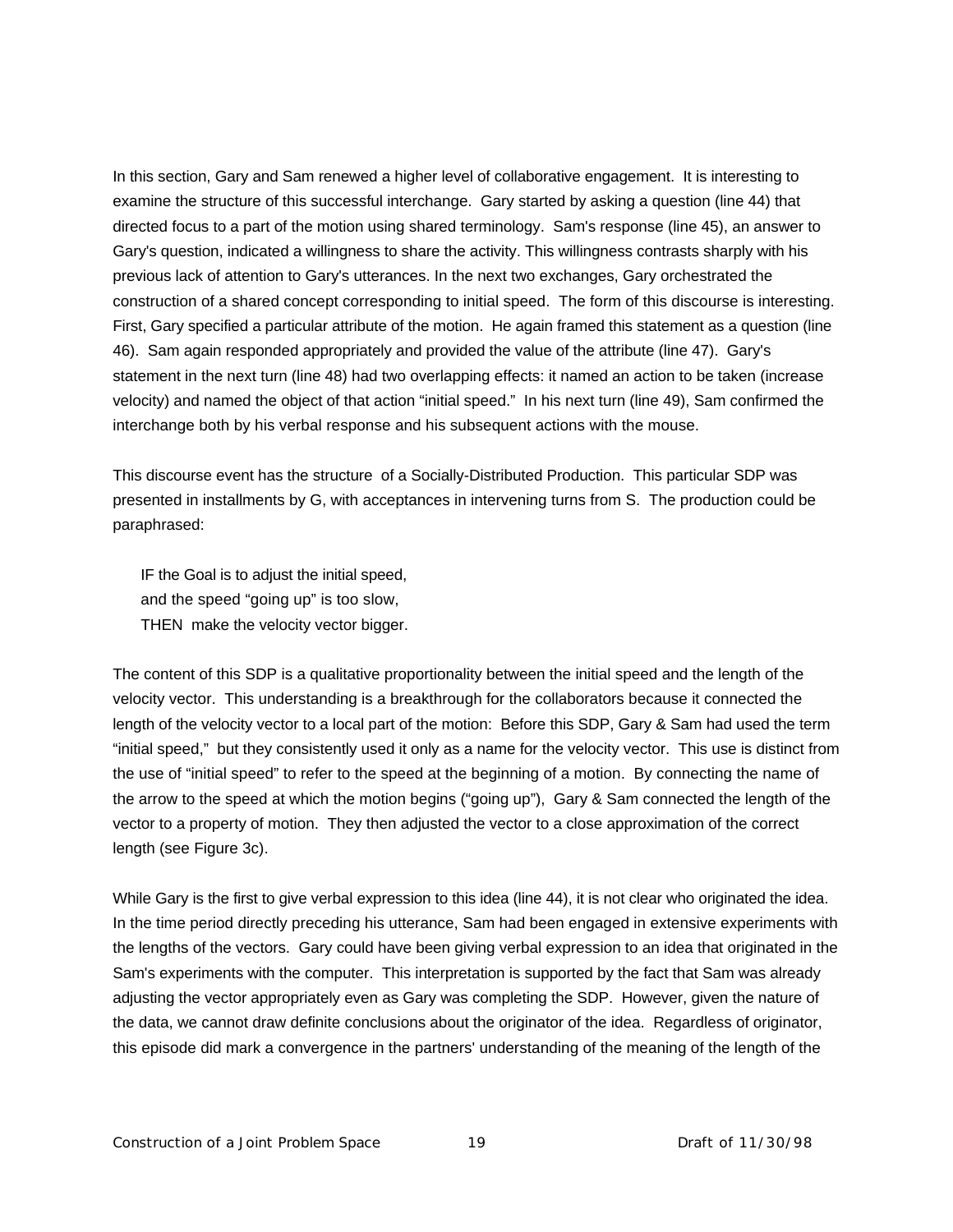velocity vector. This convergence persisted throughout the remainder of the challenge, the session, and into the interview that followed.

Episode 6-5 . Following the successful re-engagement in the shared conception of the problem, the partners continued a period of mutually shared activity that extended to the end of the challenge. This episode is different from the previous ones in that the students are more mutually engaged in the task. Further, they are working out simple procedural details rather than new concepts. Specifically, they worked on a shared interpretation for the length of the acceleration vector. This reflects both partners' satisfaction with the length of the velocity vector determined in the previous episode.

54 S: Ok:: so (.5) this one goes down *clicks on acceleration but* right there. (2.0) *makes no change, runs* 55 S: That might not be enough. **[***[]* [*[* 56 G: It might take a little more than that. (.5) yeah. 57 S: Ok:: (4.0) *stop, reset* 58 S: What about there? (1.0) *makes acceleration longer* 59 G: OK 60 S: Well that's too much. Definitely.(3.0) *makes acceleration shorter* 61 G: hhh. here bring it down there we'll see how it is. (4.0) 62 S: Is it going down? *clicks twice, but no change, clicks again makes acceleration longer* 63 G: Yeah it is. 64 S: Is that good? 65 G: Yeah try it.  $\lceil$ 66 S: I:: I'm pretty sure it's gonna be way too much for (2.0) *runs* 67 S: Yeah, ok. (1.0) *stops motion only part way up* 68 G: Oh, way too much. (16.0) *resets, makes acceleration smaller, runs* 69 G: Oh, so close. (1.0) *stops* 70 S: OK (1.0) I have *resets* [ 71 G: How come it took so  $f_a::r$  (.) uh so long to get back down (.) maybe (.) acceleration:: (.) (looks at S) :::up speed down. (1.0) 72 G: Doesn't do anything does it? *clicks but no changes, runs* (2.5) 73 G: Turn off the record hhhh (5.0) *stops, resets* 74 S: Ok. (.) Top one make it go down. *clicks but no changes*(.5) Top one. (2.0)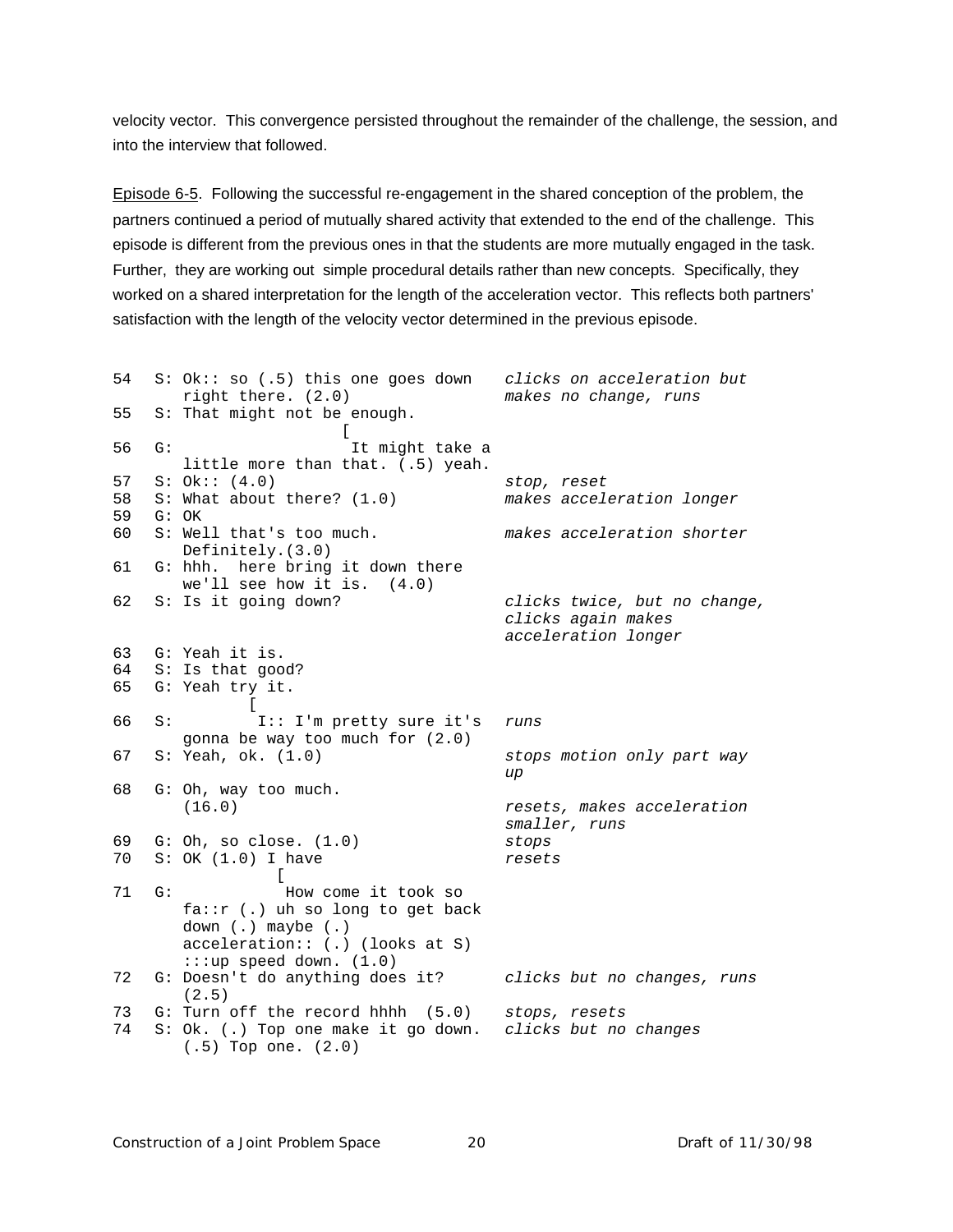|    | 75 S: Okay::: Start.<br>(11.0)                                                          | runs<br>stop at top of screen on way<br>up, makes velocity, smaller,<br>then larger, velocity now<br>unchanged from last run |
|----|-----------------------------------------------------------------------------------------|------------------------------------------------------------------------------------------------------------------------------|
| 76 | G: That's good yeah that's good.                                                        |                                                                                                                              |
| 77 | S: Good? Just gonna try it. (3.0)                                                       | runs                                                                                                                         |
| 78 | S: Mmm:                                                                                 | stops, resets                                                                                                                |
| 79 | G: Maybe more acceleration?                                                             |                                                                                                                              |
| 80 | S: Ok, well let's reset (mess with?) makes velocity shorter, runs<br>this first $(3.0)$ |                                                                                                                              |
|    | 81 S: OK::: ((very low rumble))<br>(6.0)                                                |                                                                                                                              |

The shared nature of their work during this episode is evidenced in the data in many ways. For example, most of the conversational turns following the statement of a new idea included an acceptance. The students used questions to elicit the consent and involvement of their partner in shared decision-making. The acceptances were sometimes explicit (e.g. lines #54, 57, 59) and sometimes implicit but clearly marked by the discourse structure. One such implicit acceptance was Gary's restatement of Sam's previous utterance ( line 56). Furthermore, even though Sam was still in control of the mouse, the control of the activity was shared. This is nicely illustrated in the part of the dialog that begins with "Here bring it down there" (line 61). Upon hearing Gary's utterance, Sam began to move the tip of the acceleration vector downwards. While doing so, he involved Gary in the hand-eye feedback loop ("Is it going down?") enabling the pair to co-determine the setting of acceleration . (S: "Is that good?" G: "Yeah try it.")

Another difference between this episode and the preceding ones is that the content of the conversation no longer reflects differences in interpretation — the participants were now working out procedural details. This is not to say that Sam and Gary *completely* share a common understanding of the task. As evidence to the contrary, note that Sam's acceptances lack the kind of paraphrasing and elaboration that are often used to signal that participants fully comprehend each other (see Clark & Schaefer, 1989). It seems that at this point, Sam was just beginning to appreciate Gary's point of view. Nonetheless, as the activity unfolded, the understanding became sufficient for the partners to make two additional advances in their physics knowledge.

Episode 6-6 . In this episode, Gary interrupted the current activity to suggest a refinement to the shared understanding of the length of the velocity vector. His refinement connected the length of the velocity vector to the spacing of the dots in the beginning of the motion. This was the first time that the spacing of dots was given a local interpretation. (Roschelle, 1991, provides a detailed discussion of the difficulties that students experience in registering the features of the EM display as a scientist would).

```
82 G: Wait you know (.) you know what
G points to screen then
       we c::can do we can uh stop stop.
reaches over and clicks
      (1.5)
                                       mouse, stops.
83 S: Ok, now I just
       \blacksquare84 G: Now=
```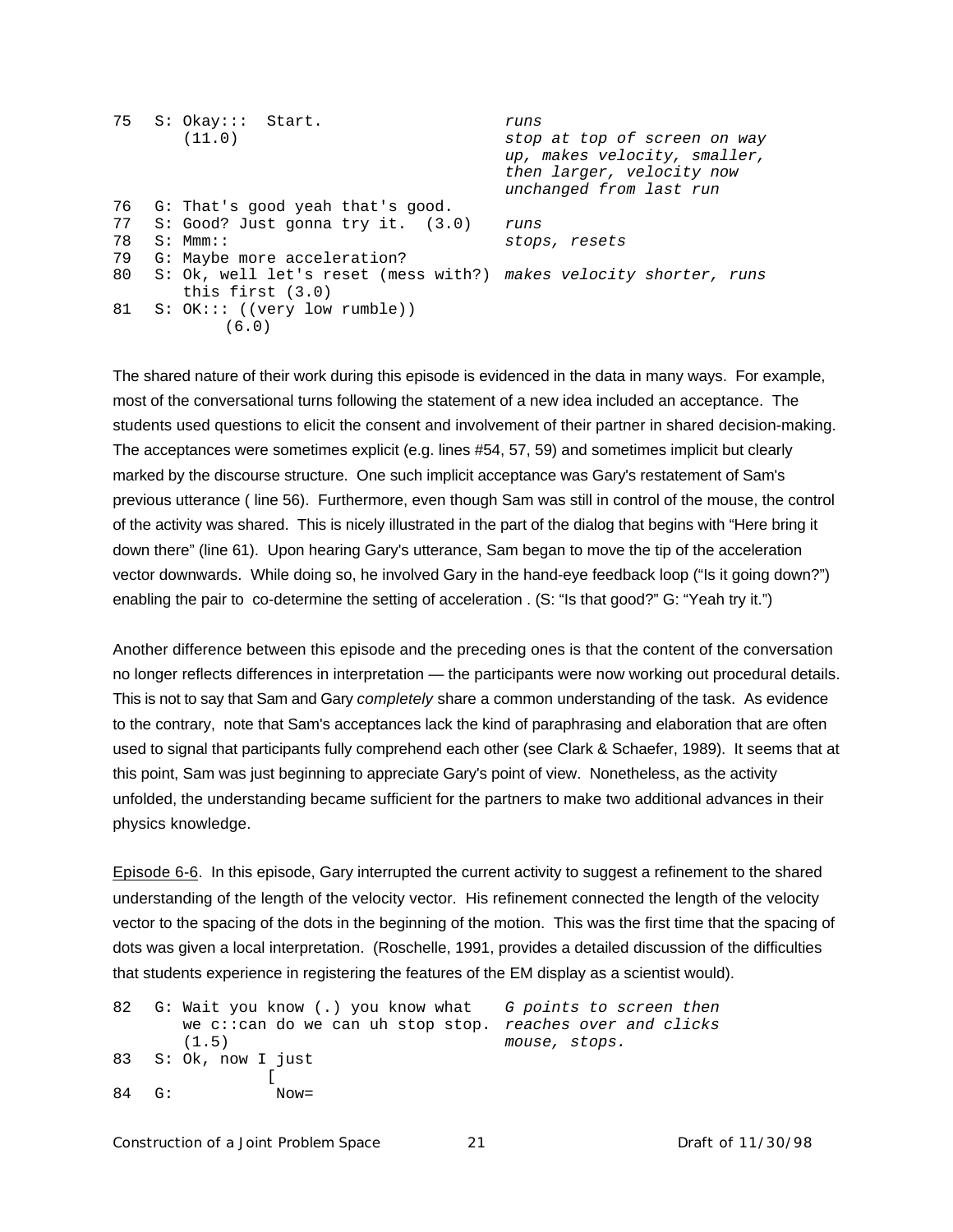85 S: =wanna see how much *S points to screen* we're off [ 86 G: we should compare those. (1.0) *points to dots in OW* Now make it go up and compare those and:: (.) um:: hhhh. () see what the set off rate is= *gestures up slides finger to NW, gestures up slides finger back to OW, gestures up, brings hand to his lap* 87 S: =Oh yeah ok. (1.0) So this is greater. () This is way greater. Just look at that. Good=  $(())$ *moves mouse so mouse-cursor is in OW and shakes it. ((interpretation: comparing dot spacing, wider in OW than NW))* 88 G:  $=$  So we need a higher speed? 89 S: Yeah. (1.0) 90 S: So maybe like:: (.) tha::t. *makes velocity longer* 91 S: And make=  $92 \quad G: = \text{Maybe} ::$ 93 S: =this one like:: *makes acceleration longer*  $(.)$  tha:: $t=$ 94 G: =Now drop it ? (1.0) *voice drops off to inaudible* 95 S: Is that good? (.) Yeah 96 G: try it.  $\Gamma$ 97 S: maybe. (1.0) *runs*

The discourse and the sequence of actions in this episode provide an interesting example of how partners get new ideas introduced and accepted into an established course of action. Gary marked his new idea by entreating Sam to pay attention ("wait"), and asking, "You know what we can do?" (line 82). This question was a signal to Sam that something new was to follow. However, Sam did not respond to the question. Gary then asked him directly to "stop, stop" and resorted to clicking the mouse (which had up to this point been completely in Sam's physical control). At this point, Sam was still engaged in the previous course of action and began to justify what he was doing (lines 85 &85). Gary interrupted (line #86) to offer the new idea. When he said, "We should compare those," he referred to the trace dots that the particles leave behind as they move across the screen. As the spacing of the dots is an indication of speed, comparing dot spacing at the beginning of the motion is one method for determining the correct value of the velocity vector.

The idea of basing decisions on a comparison of dots was introduced by Sam in an earlier challenge, but until before this time the spacing of dots had not been given a local interpretation — Gary & Sam had compared *all the dots* in the Observable World to *all the dots* in the Newtonian World. The structure of Gary's utterances shows that he had considerable difficulty expressing his idea, as he paused and interrupted himself several times. The gestures that accompany the idea, on the other hand, were quite clear: he pointed to the first few dots in the Observable World and gestured up, then pointed to the first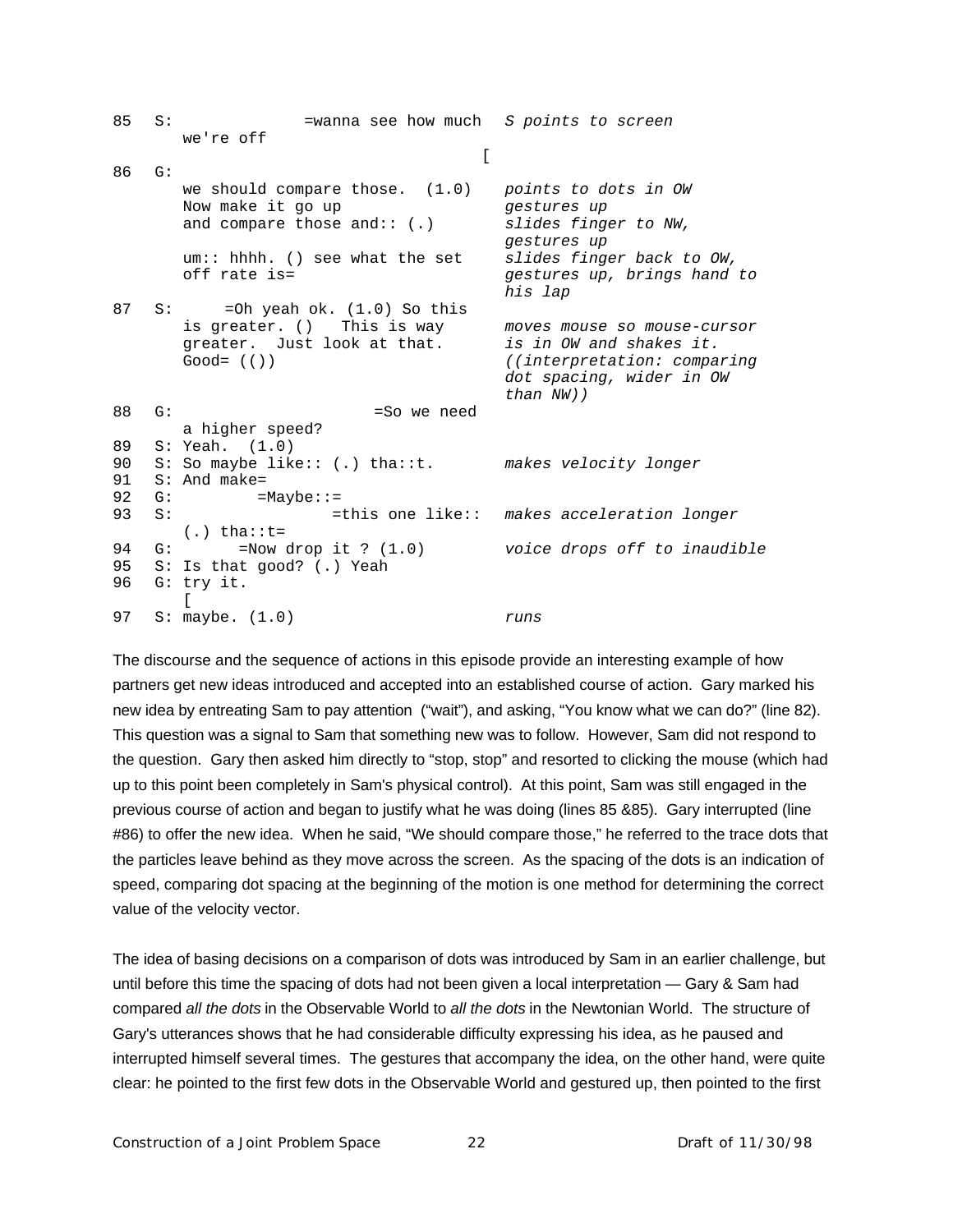few dots in the Newtonian World and gestured up, and pointed again to the dots in the Observable World (See Figure 5) While his verbal expression "compare those and see what the set of rate is" (line 86) was possibly difficult to interpret, the combination of verbal expression and gesture were enough for Sam to make the correct inference. This is indicated by Sam's subsequent acceptance ("Oh yeah OK") and elaboration of the appropriate feature, the spacing between the initial dots ("this is way greater"). This elaboration leads into a SDP which expressed the qualitative proportionality between the dot spacing and the length of the velocity vector. (lines 87 &88). This SDP can be stated as:

IF the goal is to adjust the initial speed and, the initial dot spacing is greater, THEN make the velocity vector longer.

Another important point about the interaction during this episode is that both participants were using the association between the length of an arrow and its effect transparently. For example, when Gary suggested making the initial speed *faster* (line 88), Sam took the action of making the vector *longer* (line 90). As the discourse proceeded, reference to the length of vectors dropped out in favor of references to the effect of changing the length.

The end result of Gary's interruption in this episode was the construction of a important new piece of shared knowledge: the qualitative proportionality between the local dot spacing and the local (instantaneous) speed. This shared interpretation of local dot spacing was confirmed in the interview that followed the task. The process of the construction is also important because it illustrates how participants utilize a combination of linguistic, gestural, and physical resources (the computer screen and the mouse), in order to introduce new ideas into the collaboration.



Figure 5: Spacing of Dots Shows Difference in Initial Speed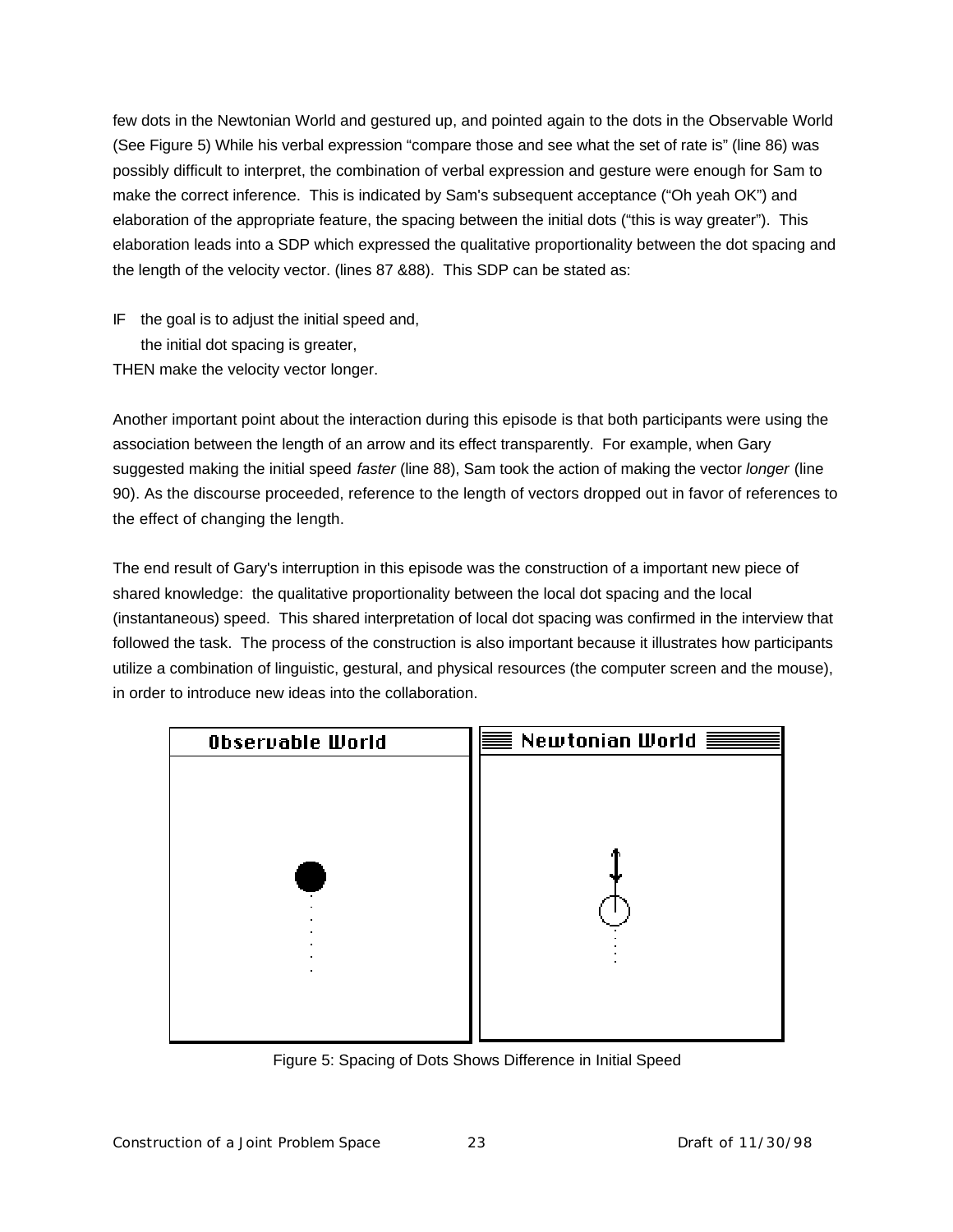Episode 6-7 . In this episode the partners continued to work together to refine the match between the Newtonian and Observable World motions. In addition, Sam introduced the idea that the vectors could only be moved in discrete amounts. This helped Gary & Sam regulate their search for the correct lengths of the vectors.

| 98         |    | S: Ok see how the acc (.) initial<br>$(1.5)$ oooh closer and see how<br>much we're off= |                                       |
|------------|----|-----------------------------------------------------------------------------------------|---------------------------------------|
| 99         | G: | =Our acceleration<br>might be too high. (3.0)                                           | stops, resets                         |
| 100        |    | S: Ok. This is gonna be a li::bit clicks but no change<br>less.                         |                                       |
|            |    | 101 G: Didn't do anything.                                                              |                                       |
|            |    | (14.0)                                                                                  | <i>S</i> makes acceleration           |
|            |    |                                                                                         | shorter, runs, stops, resets          |
|            |    | 102 S: Wants to be $\text{cool}=(?)$                                                    |                                       |
| 103 G:     |    | =it's higher?                                                                           |                                       |
|            |    | (13.0)                                                                                  | clicks four times, no                 |
|            |    |                                                                                         | changes                               |
| 104 S: Oh. |    |                                                                                         | shakes head                           |
|            |    | (13.0)                                                                                  | runs, stops, resets                   |
|            |    | $105$ S: Ok. $(5.0)$                                                                    | moves face right up against<br>screen |
|            |    | 106 G: $hhh. (3.0)$                                                                     |                                       |
|            |    | 107 S: There right about::? $(1.0)$                                                     | makes acceleration longer             |
|            |    | 108 G: Drop it there.                                                                   |                                       |
|            |    | 109 S: There?                                                                           |                                       |
|            |    | 110 G: Yeah.                                                                            |                                       |
|            |    | 111 S: No, up. I can you can see the                                                    |                                       |
|            |    | degrees if you look closely                                                             | clicks but no change                  |
|            |    | enough. (.5) One more degree.<br>There.                                                 |                                       |
|            |    | (4.0)                                                                                   | runs                                  |
|            |    | 112 S: uh? Ok. (2.5)                                                                    | stops, resets                         |
|            |    | 113 G: Maybe higher initial speed?                                                      |                                       |
|            |    | 114 S: I'm gonna change the degree one                                                  |                                       |
|            |    | an $(.)$ makes the initial $(.)$                                                        |                                       |
|            |    | 115 G: Aah: $:=$                                                                        | falling intonation                    |
| 116        | S: | $=$ speed go up by one. $(.5)$                                                          | clicks but no changes                 |
|            |    | Wait. $(6.0)$                                                                           | runs                                  |

Like episode 6-5, this episode was marked by fluid turn taking and mutual engagement in the task and decision making. They conducted 5 runs, each time making slight changes in the vectors. Notice in particular the smooth use of the QP between length and speed (lines 113 - 116). Also, at one point (line #105) Sam moved physically closer to the screen to be better able to perceive the precision of the vector movements. While doing so, he made an important contribution to the task — he introduced the idea that the vectors are adjustable only in discrete units ("see the degrees," line 111) and that they could therefore adjust the vectors one unit at a time. This strategy gave the participants better control over trial and error problem solving.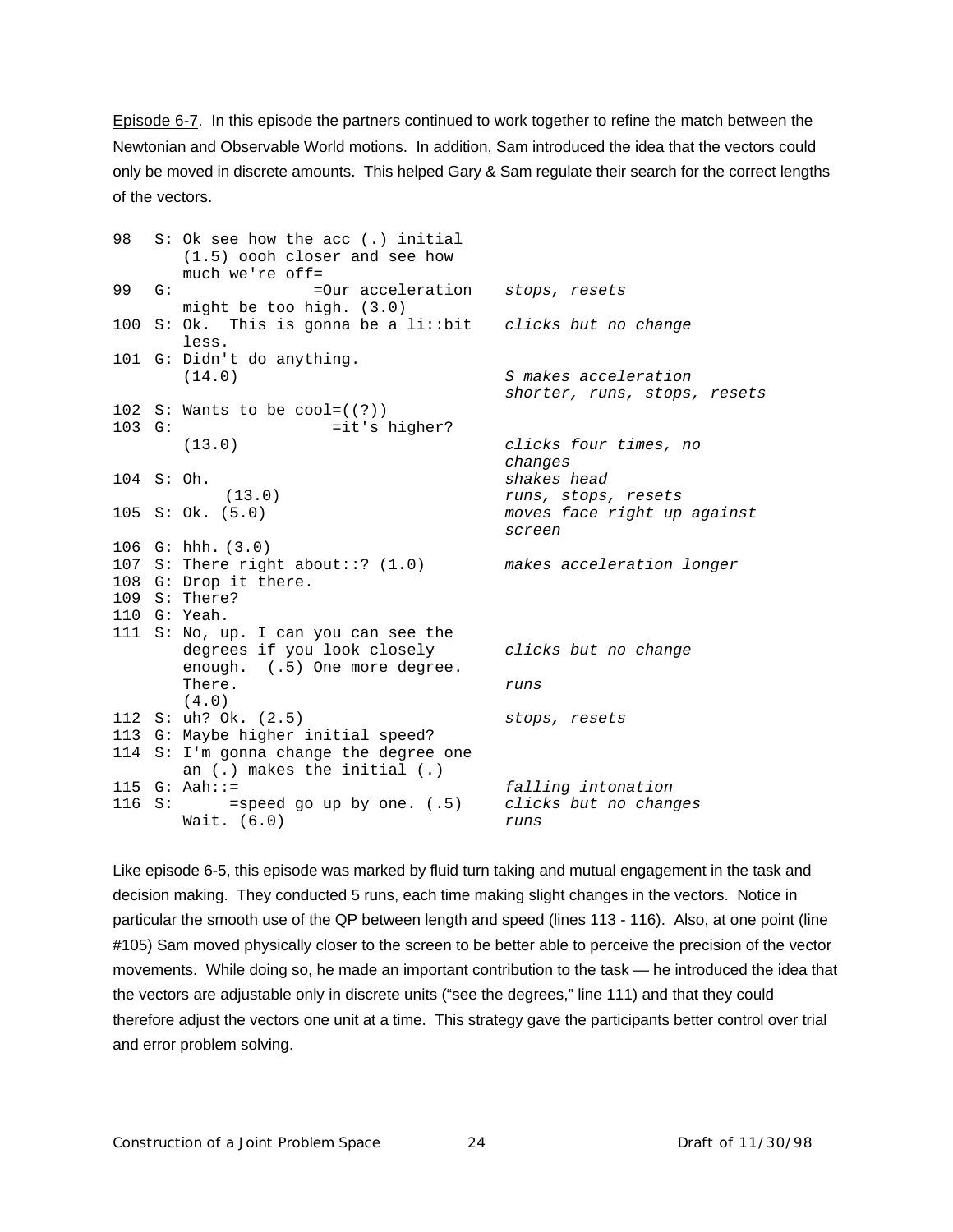Episode 6-8 . This episode shows the negotiation of the challenge ending. This was typical of all challenges during this session; the successful completion of a challenge was jointly determined by the participants. Also during this episode the participants construct a qualitative proportionality between height of a trajectory and the length of the velocity vector.

|                   |       | 117 $S: hh$ Ok=                          | stops                        |
|-------------------|-------|------------------------------------------|------------------------------|
|                   |       | 118 G: = It looks pretty good            |                              |
|                   |       | just(.)didn't go up high                 |                              |
|                   |       | enough. $(.5)$                           |                              |
|                   |       | 119 S: Yeah ok so::=                     | resets                       |
| $120 \text{ } G:$ |       | =maybe increase the                      |                              |
|                   |       | speed.                                   |                              |
|                   |       | 121 S: Ok. $(5.0)$                       | makes velocity longer        |
|                   |       | 122 S: There::: $(6.0)$                  | falling intonation, runs     |
|                   |       | 123 S: Almost::=                         | falling intonation           |
|                   |       | 124 G: = close enough.                   | OW and NW motion match       |
|                   |       |                                          | except NW initial position   |
|                   |       |                                          | is one square too high       |
|                   |       | 125 S: Wait here I want to do one thing. |                              |
|                   | (2.5) |                                          |                              |
|                   |       | 126 S: Reset. (4.0)                      | resets, clicks but no change |
|                   |       |                                          |                              |
|                   |       | 127 G: ((inaudible)) (.) There. Saw it   |                              |
|                   |       | move. $(7.0)$                            |                              |
|                   |       |                                          |                              |
|                   |       | 128 S: Yes. We got it perfect.           | looks at G, moves face back  |
|                   |       |                                          | from screen                  |
|                   |       | 129 G: Perfect.                          | G puts hand on top of S's    |
|                   |       |                                          | hand on mouse                |
|                   |       |                                          | They go on to the next       |
|                   |       |                                          | challenge                    |

Episode 6-8 began with Gary making an evaluation of the current state of the problem and what remained yet to be solved (line 118). This proposal took the form of a SDP that expressed the proportionality between the height of the ball's path and the initial speed. It is likely that Sam already recognized this relationship, because he had adopted a procedure of stopping the simulation as soon as the particle went too high. Once again, while the originator of the idea is uncertain, Gary was the first to verbalize it.

Toward the end of this episode, Sam noted (line 123) that they "almost" had a solution, and Gary responded (line 124) that he was satisfied with the degree of success that they had attained. In fact, the two motions had exactly identical velocities and accelerations, but the initial position in the Newtonian World was about a centimeter too high (see figure 3d). Sam announced that he wanted to, "do one more thing" and, receiving no objection from G, he proceeded to make one further adjustment. Although, he moved the particle downwards, he did not move it enough for the simulation to recognize the change. Nonetheless, after this change, both partners agreed that their solution was "perfect."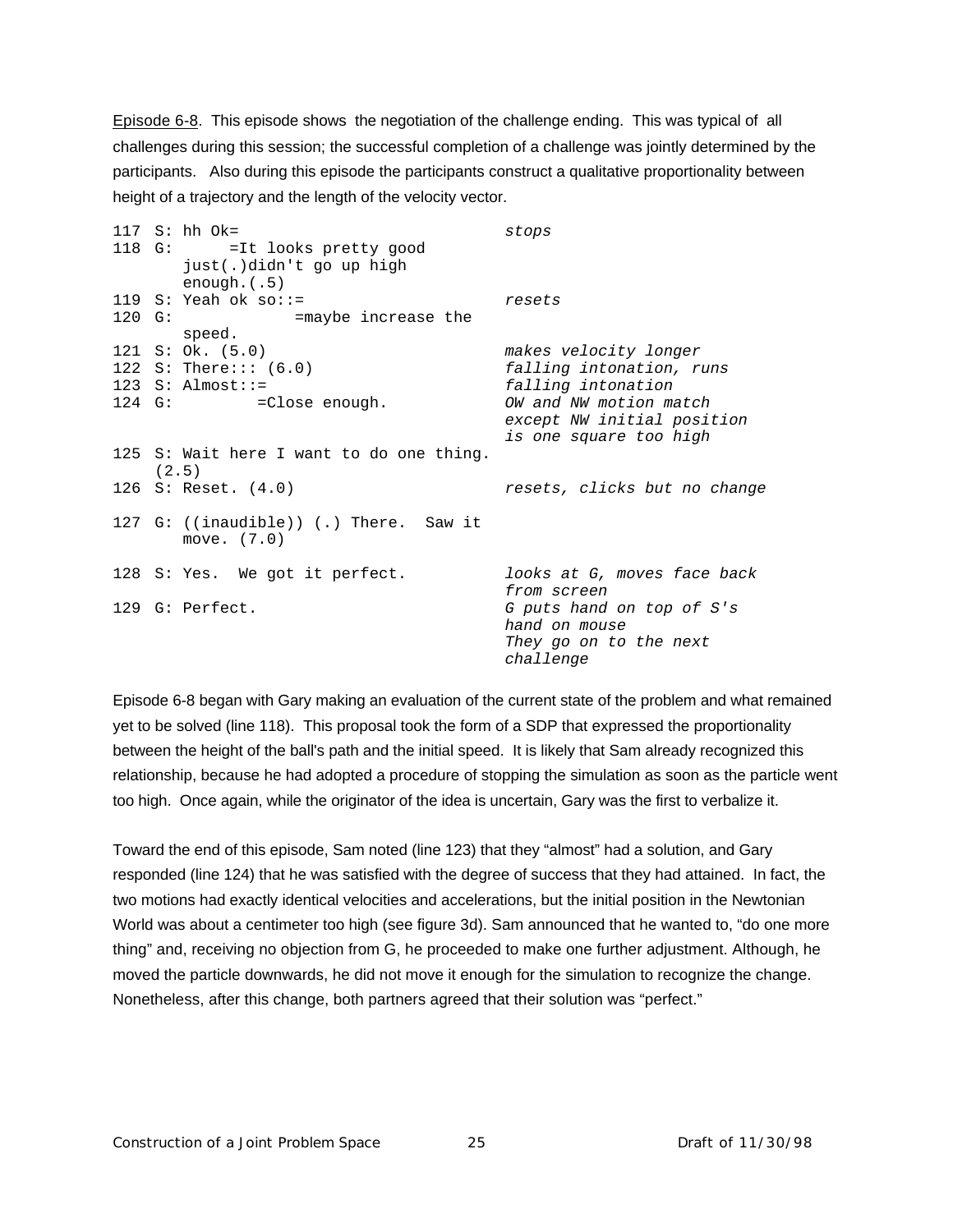The challenge closed on this note of mutual satisfaction. The participants' pride in their performance during this challenge was also apparent in the interview that followed the session: Gary started out the interview by saying, "Do you wanna see number six? Probably one of our most famous ones."

#### **Conclusion**

Our perspective has characterized collaboration as a process of constructing and maintaining a Joint Problem Space. The JPS evolves through the coordination of communication, action, and representation use in the context of solving EM challenges. Our analysis of challenge six illustrated how coordinated production of talk and action by two participants enabled this construction and maintenance to succeed. The students used language and action to overcome impasses in shared understanding and to coordinate their activity for mutually satisfactory results. But as this analysis made clear, the process of collaborative learning is not homogeneous or predictable, and does not necessarily occur simply by putting two students together. Students' engagement with the activity sometimes diverged and later converged. Shared understanding was sometimes unproblematic and but oftentimes troublesome. The introduction of successful ideas was sometimes asymmetric, although it succeeded only through coordinated action. These results point to the conclusion that collaboration does not just happen because individuals are co-present; individuals must make a conscious, continued effort to coordinate their language and activity with respect to shared knowledge.

The inherent fragility of the collaborative learning process has lead us to consider the resources collaborators employ to surmount difficulties that arise in the course of working together. As our analysis has shown, the most important resource for collaboration is talk. Collaborators use the overall turn-taking structure of talk, as well as specific discourse forms such as narration, questions, social-distributed productions, and repairs in service of their mutual understanding. These discourse forms allowed the students to produce shared knowledge, to recognize divergent understandings, and to rectify problems that impeded joint work. Language, however, does not occur in a vacuum. Dewey (1916) put it succinctly, "Language would not be the efficacious instrument it is, were it not that it takes place upon a background of coarser and more tangible background physical means to accomplish results."

We see the "computer-supported" contribution to collaborative learning as contributing a resource that mediates collaboration. In ordinary circumstances, one cannot imagine two 15 year olds sitting down for 45 minutes to construct a rich shared understanding of velocity and acceleration. But in the context of the support provided by the Envisioning Machine activity, our students were successful in doing just that. This leads one to ask: how do resources provided by the computer support collaboration?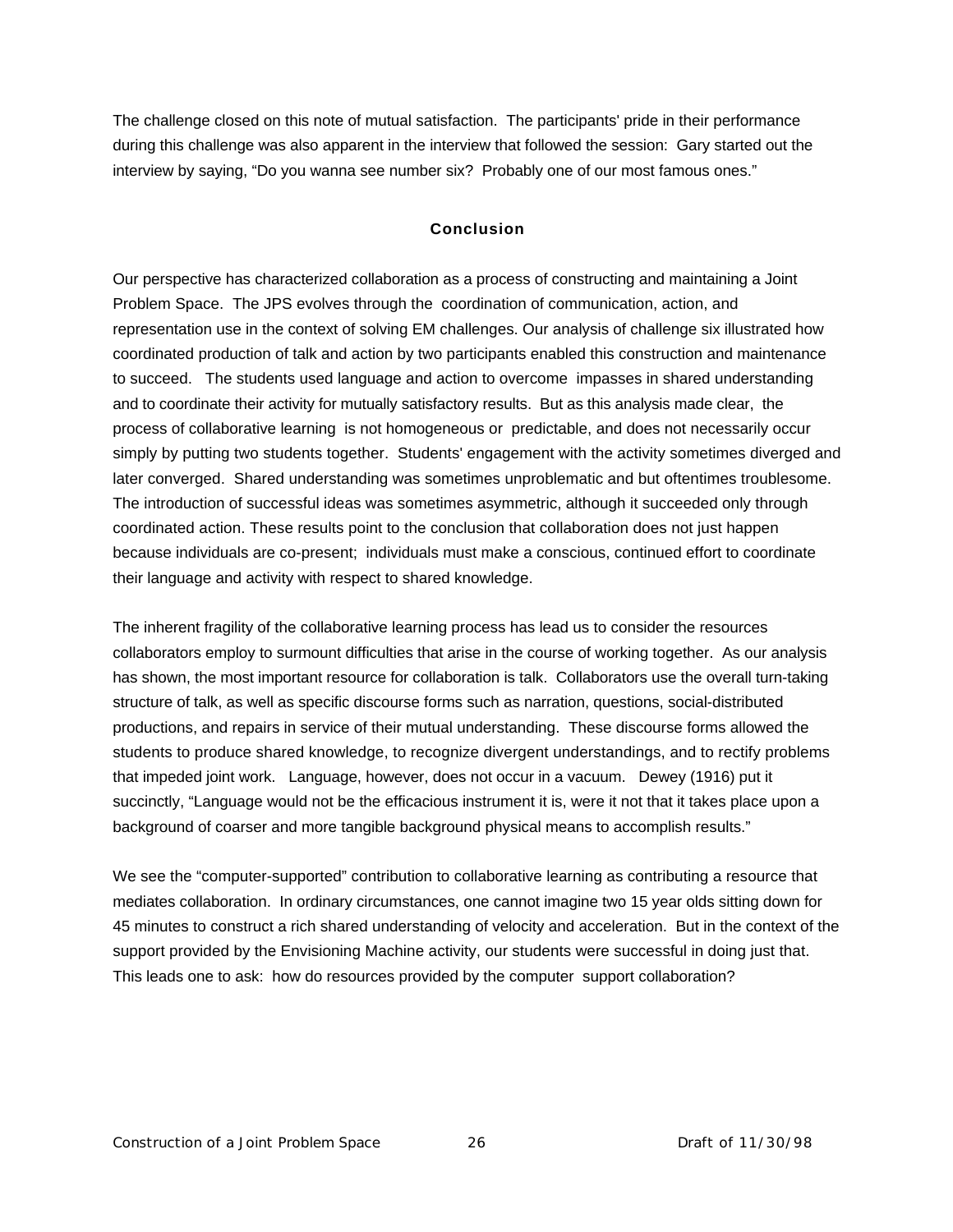Our data suggests several possible answers, all which support a mediation perspective $^3$  First, we observed the use of the computer as a means for disambiguating language. Gary & Sam do not have a precise, technical vocabulary for talking about motion so they used the objects in their physical situation to support their talk. For example, in the introduction of the idea of comparing dots in episode 6-6, the students used the computer display as a means for establishing shared references. In addition, their maintenance of a shared focus of attention on the computer screen enabled efficient, but ambiguous expressions such as "make it more" to be correctly interpreted. The computer interface also provided an alternate means for producing conversational turns: actions with the mouse could be interpreted as nonlinguistic presentations and acceptances of ideas. Second, we observed the use of the computer activity as means of resolving impasses. When students had differing opinions, as in the beginning of challenge six, they resolved their differences by trying out the ideas and seeing what worked. When students had insufficient ideas to progress, as in episode 6-3, they could resort to experimentation with the computer as a means for generating new ideas. Third, we saw that the computer was a device that invited and constrained students' interpretations. The EM display was carefully designed to suggest appropriate interpretations. An instance of suggestion occurs in the beginning of challenge six, when Sam saw the new motion and leapt to the idea that the arrows should be opposite. But all the interpretations suggested by the EM representation are not necessarily appropriate, nor are the constraints embedded in the computer simulation necessarily strong enough to limit students to a single interpretation.

Our analysis of computers as a mediating tool in collaborative learning has direct implications for student model building. Following VanLehn (1990), we find it useful to distinguish two roles for student models in learning environments: (a) student models as a conceptual resource for better understanding how student learn and (b) student models as an engineering technology for building adaptive systems. With respect to the former point, we have argued that communication, activity, and representation are mutually constitutive. Given the broad recognition among historians, philosophers, and sociologists of science that science proceeds as a social and physical activity, future work that takes a unified perspective towards communication, activity, and representation will be especially important to our understanding of how students learn science. Moreover, such unified analyses to contribute to the current interest in building learning environments to support collaborative learning. We have shown that, by drawing on existing theory and methods in Conversational Analysis, Activity Theory, and Cognitive Modelling, researchers can begin constructing analyses of collaborative learning that incorporate notions of social interaction, physical activity, and cognition.

Moreover, engineering approaches that incorporate student models will benefit from careful study of students' interaction . We suspect that the prospects for constructing adaptive student models in computers will be stronger if computer design advances from a fidelity-oriented to a mediation- oriented

-

 $^3$  These observations were first reported in Singer, Behrend and Roschelle (1988). We thank Janice Singer for her contributions to this work.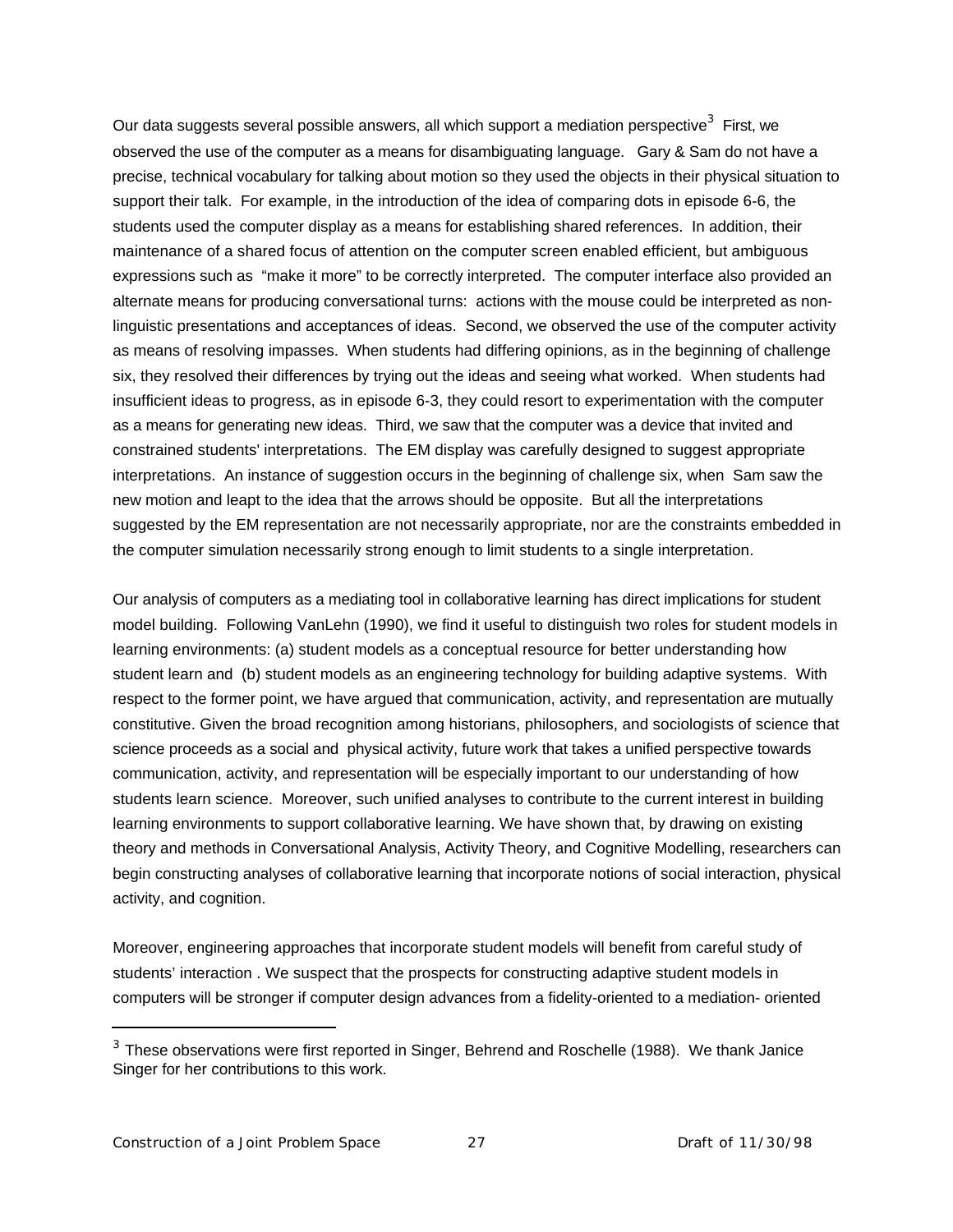perspective. We have noted that fidelity in the form of correspondence between the EM display and expert's models does not sufficiently constrain students' interpretation of the display — students' interpretations of the display are diverse and often divergent from those of experts. If it is hard for students to get their own concepts in correspondence with scientific concepts, then we expect it is even harder to get an computer's internal representation in correspondence to students' concepts, at least when the topic is as rich as learning to model motion with Newtonian concepts.

On the other hand, we have noted that Gary and Sam were very successful in constructing and maintaining a shared understanding of the EM. This dyad demonstrates that students have powerful resources for constructing shared knowledge, and that these resources integrally involve attunement to the strategies that are used in everyday talk: turn-taking, narratives, repairs, combinations of language and action, etc. Gary and Sam communicated using multiple conversational resources — rhythm, intonation, synchronization, body language, etc. — and not just proposition contents. Moreover, in the context provided by the EM display, Gary and Sam were able to apply their full wealth of communicative resources to the problem of constructing a Joint Problem Space. The EM display supported this effort in a mediational role, by providing an enriched background for students' talk and action. Thus computers can enable students to use the powerful resources of everyday conversation to converge on robust shared meanings for technical concepts. Greater awareness of the structure of collaborative learning and the resources for negotiation of meaning should lead designers beyond the fidelity perspective, to the richer mediational perspective for the design of computer tools that enable learning in social activity.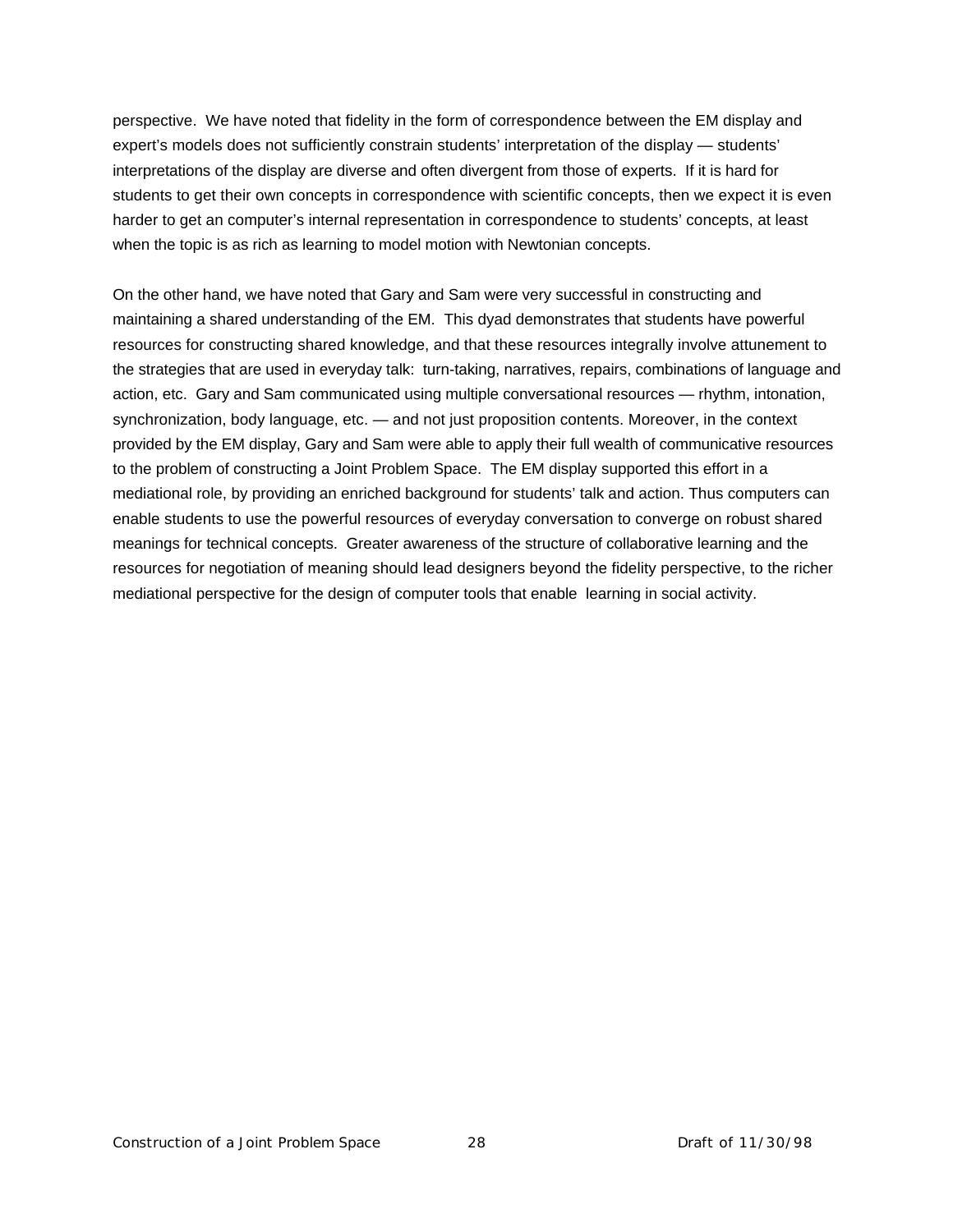#### **References**

- Bobrow, D.G. (Ed.). (1986). *Qualitative reasoning about physical systems*, Cambridge, MA: MIT Press.
- Clark, H. & Schaefer, E. (1989). Contributing to discourse. *Cognitive Science, 13,* 259-294.
- Dewey, J. (1932). *Democracy and education*. New York: The Macmillian Co.
- diSessa, A. A., Hammer, D. M. Sherin, B., & Kolpakowski, T. (in press). Inventing graphing: Children's metarepresentational expertise. *Journal of Mathematical Behavior, 10(2).*
- Engström, Y. (1987). *Learning by expanding: An activity-theoretical approach to developmental research.* Helsinki: Orienta-Konsultit.
- Ericsson, K.A. & Simon, H.A. (1984). *Protocol analysis: Verbal reports as data.* Cambridge, MA: MIT Press.
- Goodwin, C. (1981). *Conversational organization: Interaction between speakers and hearers*. New York: Academic Press.
- Knorr-Cetina, K.D. (1981). The manufacture of knowledge: An essay on the constructivist and contextual nature of science. Oxford: Pergammon Press.
- Latour, B. (1986). Visualization and cognition: Thinking with eyes and hands. Knowledge and Society: Studies in the Sociology of Culture, 6, 1-40.
- Lerner, G.H. (1987). Collaborative turn sequences: Sentence construction and social action. Unpublished Ph.D. dissertation, University of California, Irvine, CA.
- Levinson, S. (1983). Pragmatics. Cambridge: Cambridge University Press.
- Lynch, M. (1985). Discipline and the material form of images: An analysis of scientific visibility. *Social Studies of Science, 15*, 37-66.
- Mead, G. H. (1934). *Mind, self, and society*. Chicago: University of Chicago Press.
- Meira, L. (1991). On the transparency of concrete materials: The case of learning linear functions. Paper presented at the annual meeting of the American Educational Research Association, Chicago, IL.
- Moschkovich, J. (1991). Structuring peer discussion and computer exploration of linear functions. Paper presented at the annual meeting of the American Educational Research Association, Chicago, IL.
- Piaget, J. (1932). *The moral judgement of the child*. Glencoe, Il: Free Press.
- Roschelle, J. (1991). *Students' construction of qualitative physics knowledge: Learning about velocity and acceleration in a computer microworld.* Unpublished Ph.D. dissertation. Berkeley, CA: University of California.
- Roschelle, J. (1990). Designing for Conversations. Paper presented at the AAAI Symposium on Computer Based Environments for Learning and Teaching, Stanford, CA.
- Roschelle, J. (1986). *The Envisioning Machine: Facilitating students' reconceptualization of motion*. Draft manuscript, Xerox Palo Alto Research Center, CA.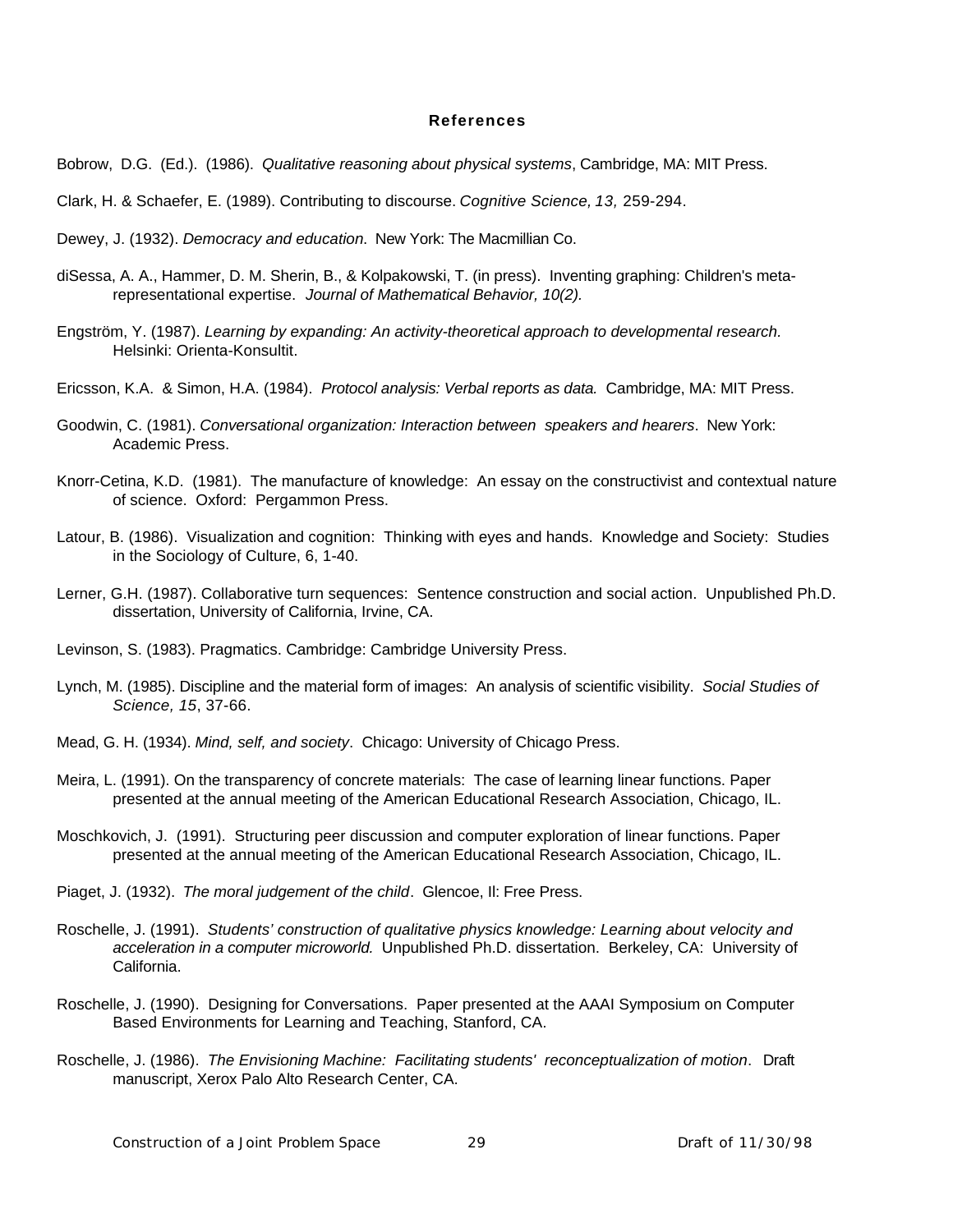- Schegloff, E. A. (in press). Conversation analysis and socially shared cognition. In L.B. Resnick, J. Levine, & S. D. Behrend (Eds.), *Perspectives on socially shared cognition.* Washington, DC: APA Press.
- Schegloff, E. A. (1981). Discourse as an interactional achievement: Some uses of "uh huh" and other things that come between sentences. In D. Tannen (Ed.), *Analyzing discourse: Text and talk*. Georgetown University Roundtable on Language and Linguistics. (pp. 71-93). Washington, DC: Georgetown University Press.
- Schegloff, E. A., Jefferson, G., & Sachs, H. (1977). The preference for self-correction in the organization of repair in conversation. *Language*, *53*, 361-382.
- Schoenfeld, A.H., Smith, J.P, & Arcavi, A. (in press). Learning: The microgenetic analysis of one student's evolving understanding of a complex subject matter. In R. Glaser (Ed). *Advances in instructional psychology (vol. 4).* Hillsdale, NJ: Earlbaum.
- Suchman, L.A. (1987). *Plans and situated action.* New York: Cambridge.
- Singer, J., Behrend, S. B. & Roschelle, J. (1988). Children's Collaborative Use of a Computer Microworld. *Proceedings of the Conference on Computer-Supported Collaborative Work* (pp. 271-281). New York: Association for Computing Machinery.
- Van Lehn (1990), K. *Do we need better cognitive models in order to teach better?* Presentation at AAAI 1990 Spring Symposium on Knowledge-Based Environments for Learning and Teaching, Stanford, CA, March 27.
- Vygotsky, L.S. (1978). *Mind in society*. Cambridge, MA: Harvard Press.
- Wersch, J.V. (1981). *The concept of activity in Soviet psychology.* Armonk: NY: M.E. Sharpe.
- Wilkes-Gibbs, D. (1986). *Collaborative processes of language use in conversations.* Unpublished doctoral dissertation, Stanford University, CA.